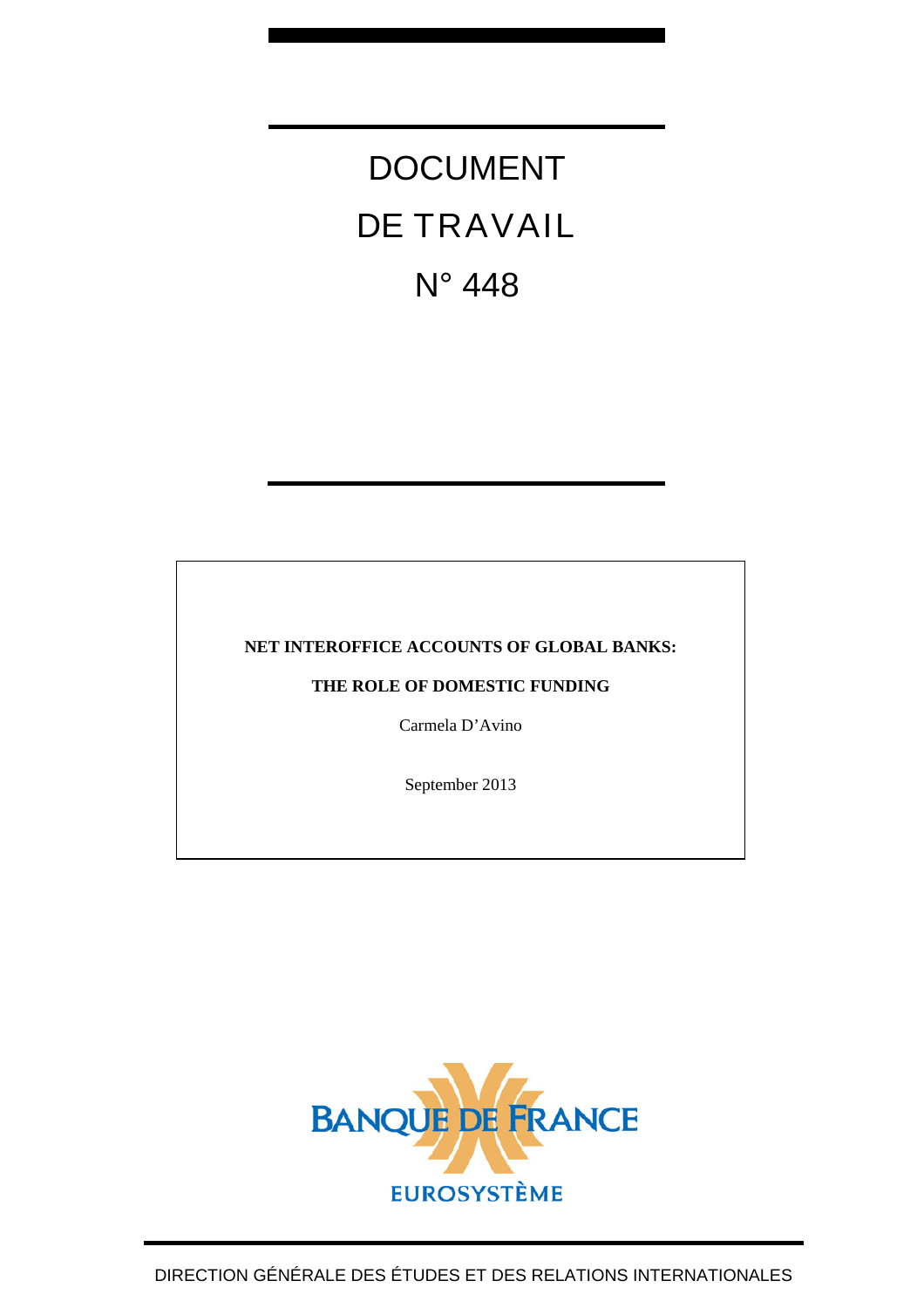# DIRECTION GÉNÉRALE DES ÉTUDES ET DES RELATIONS INTERNATIONALES

#### **NET INTEROFFICE ACCOUNTS OF GLOBAL BANKS:**

#### **THE ROLE OF DOMESTIC FUNDING**

Carmela D'Avino

September 2013

Les Documents de travail reflètent les idées personnelles de leurs auteurs et n'expriment pas nécessairement la position de la Banque de France. Ce document est disponible sur le site internet de la Banque de France « [www.banque-france.fr](http://www.banque-france.fr/) ».

Working Papers reflect the opinions of the authors and do not necessarily express the views of the Banque de France. This document is available on the Banque de France Website "[www.banque-france.fr](http://www.banque-france.fr/)".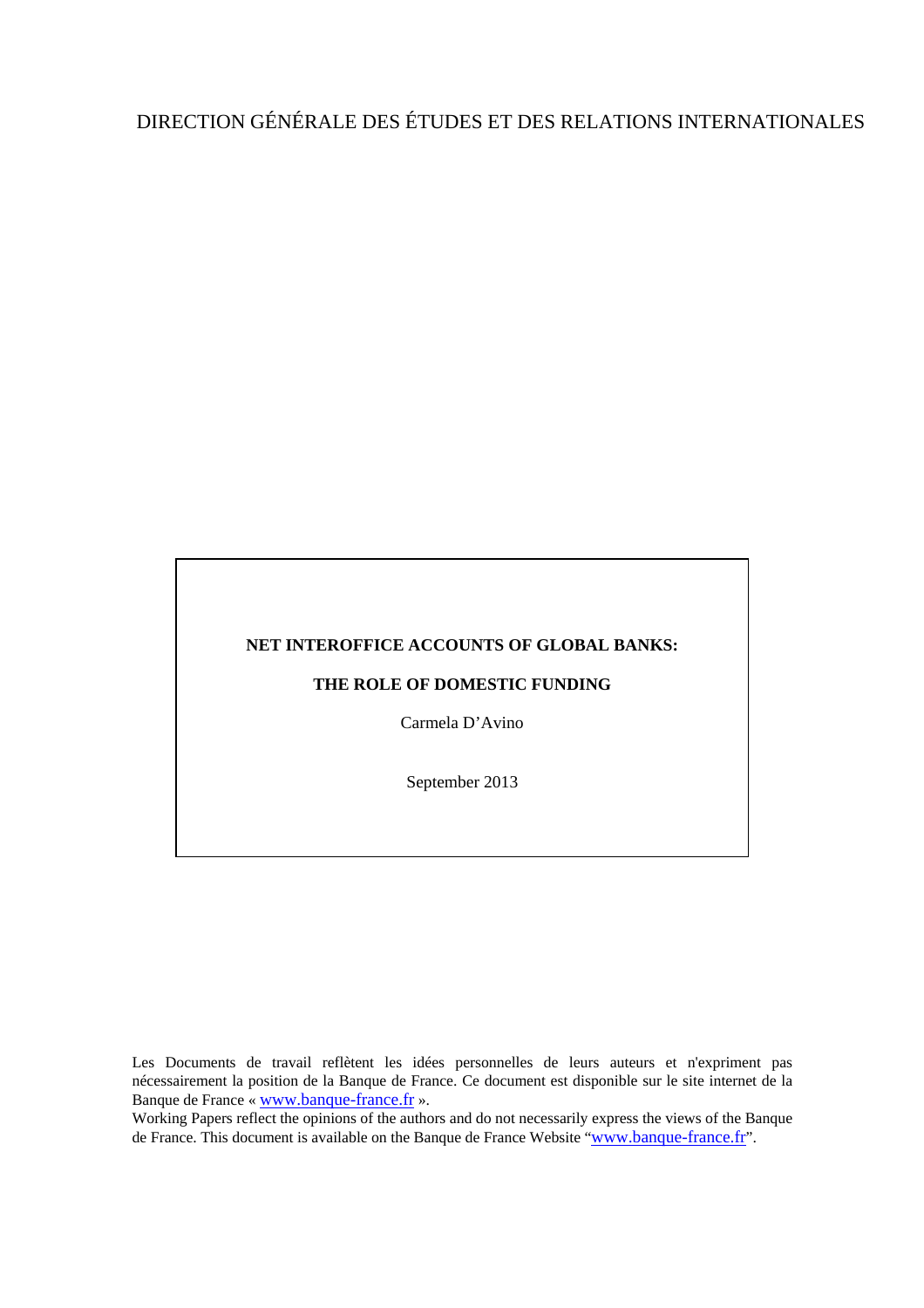# **Net interoffice accounts of global banks: the role of domestic funding**

Carmela D"Avino† *Banque de France‡*

1

<sup>†</sup>E-mail: carmela.d"avino@banque-france.fr.

I would like to thank T. Vieten for discussing this paper at the World Finance Conference (Rio de Janeiro, 2012) and the participants at the International IFABS 2012 Conference (Valencia). Also, I am extremely grateful to Y. Kalantzis for his discussion at the internal seminar at the Banque de France and to L. Pelizzon for the very useful remarks on an earlier version of the paper.

<sup>‡</sup> **Disclaimer:** The views expressed herein are solely those of the author and do not necessarily reflect those of the *Banque de France.* Any omissions and errors are mine.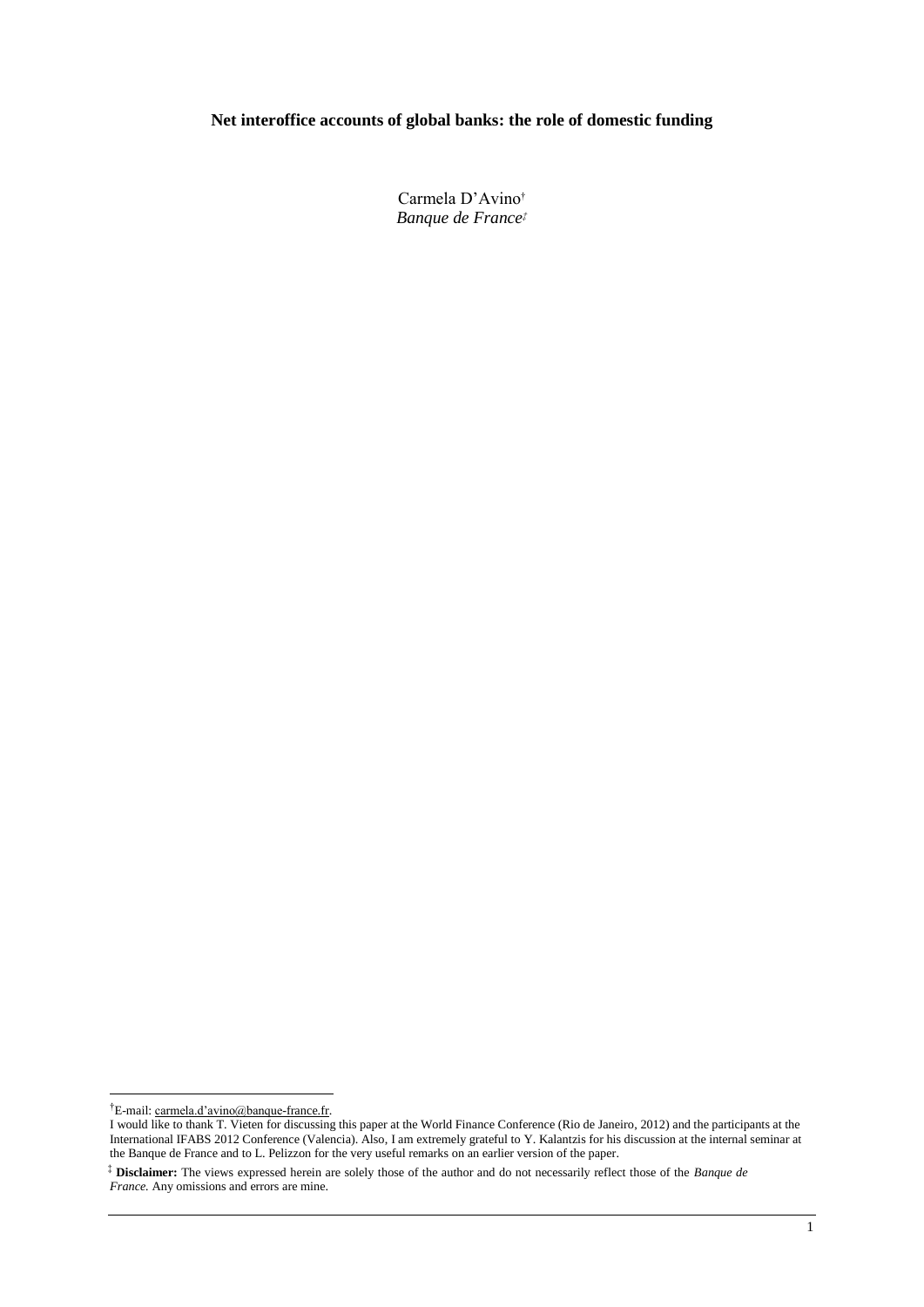# **French abstract**

En utilisant les données tirées des bilans des banques américaines, la présente étude examine la réactivité des *comptes interentreprises nets* (c"est-à-dire les engagements nets des sociétés mères imputables à leurs bureaux à l"étranger) aux variations de différents types de financement domestique. Par ailleurs, elle analyse si la relation entre les comptes interentreprises nets et les taux directeurs domestiques dépend des différences transversales de la structure de financement des banques d"importance mondiale. Les résultats de l"estimation semblent indiquer que les emprunts interbancaires et les emprunts sous forme de pensions effectués dans le pays d"origine sont des moteurs importants des comptes interentreprises nets, les pensions étant considérables durant la période de crise. Une relation négative entre les taux de la politique monétaire et les comptes interentreprises nets est observée uniquement pour les banques d"importance mondiale ayant une part relativement plus élevée d"emprunts sous forme de pensions.

*Mots clés* : banques américaines d'importance mondiale, comptes interentreprises nets, financement *Codes de classement :* G21, F34, E58

# **English abstract**

Using US banks' balance sheet data, this paper examines the responsiveness of *net interoffice accounts*, that is, the net liabilities of parent offices due to their foreign-related offices, to variations in different types of domestic funding. Furthermore, it investigates whether the relationship between net interoffice accounts and domestic policy-steered rates depends on cross-sectional differences in the funding structure of global banks. Estimation results suggest that domestic interbank and repo borrowings are important drivers of net interoffice accounts, the latter being significant during the crisis period. A negative relationship between policy rates and net interoffice accounts is observed only for those global banks with a relatively higher share of repo borrowings.

*Keywords:* US global banks, net interoffice accounts, funding *JEL Classification:* G21, F34, E58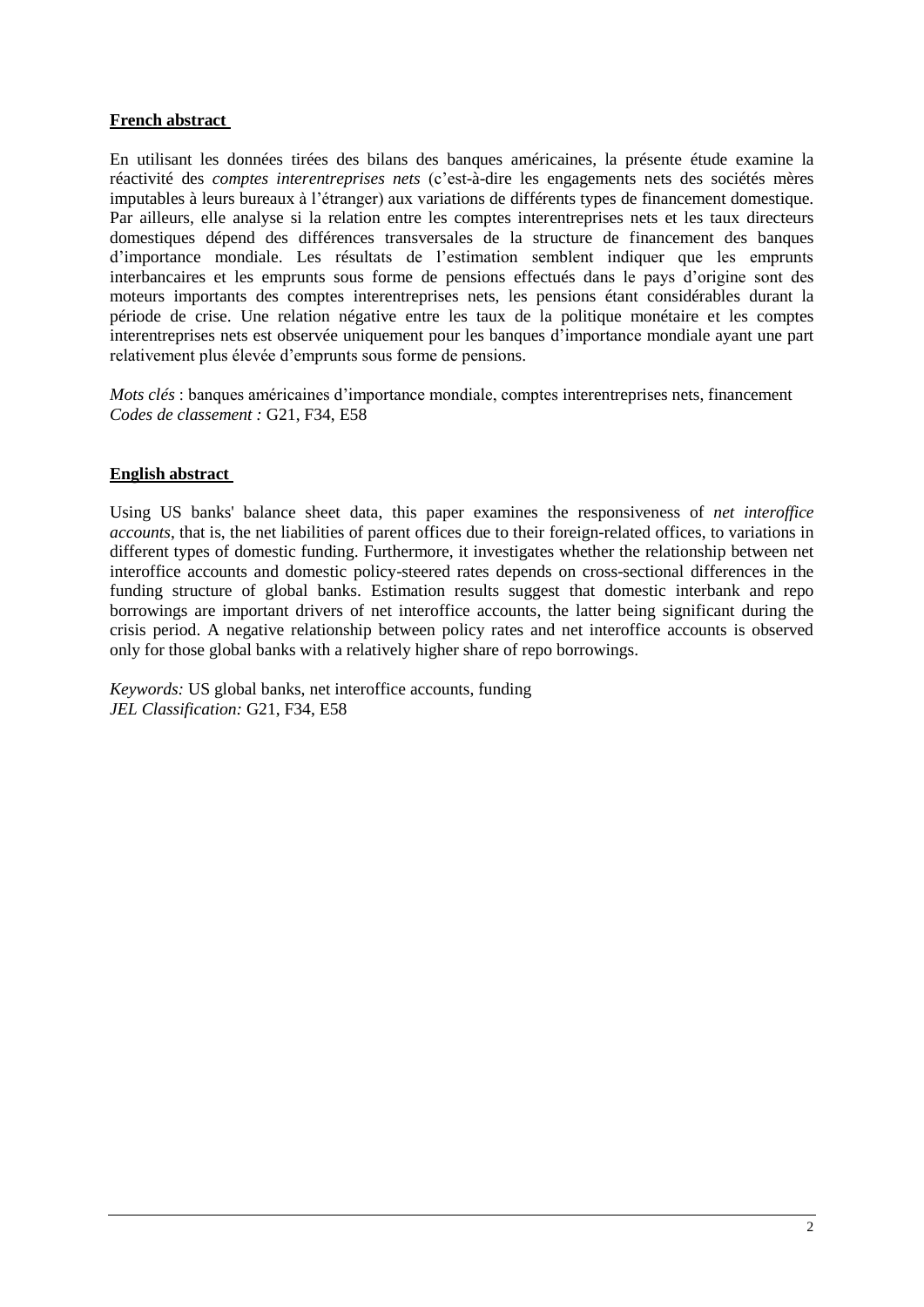# **I. Introduction**

1

The current dimension of international banking has no historical precedents. The majority of large banking groups have an institutional structure that goes beyond national borders: global banks hold more than \$10 trillion in assets through their foreign-related offices. The drivers of banking internationalisation, through the establishment of affiliates, branches and subsidiaries abroad, have changed considerably over the years, especially since the 1970s. Before the collapse of the Bretton Woods system, the growth in international banking activities was primarily driven by the need to support colonial expansions and to facilitate and finance trade and investments abroad (Darby, 1986). Also, the opening-up of foreign facilities could allow banks to take advantage of more favourable regulations and taxes, expand their activities by attracting local customers, and foster capital flows from high to low-savings countries.

In the last 30 years, banking internationalisation has been greatly affected by financial liberalisation which has enabled foreign-related offices to engage in varied and more complex operations on behalf of the parent bank, such as currency carry trade activities (Galati, Heath and McGuire, 2007; Hattori and Shin, 2009; McGuire and von Peter, 2009) and the settlement of currency positions in FX markets (Mullineux and Murinde, 2003). In addition, foreign offices have allowed banks to hold a more diversified and less volatile portfolio on a consolidated basis (Markowitz, 1952; Lewis,1999; Fratzscher and Imbs 2009; Schoenmaker and Wagner, 2011).

Attention has recently been drawn to the role of internal capital markets of global banks. De Haas and van Lelyveld (2010) show that parent offices reallocate capital among foreign subsidiaries according to business cycle fluctuations, stimulating, in this way, cross-border contagion of shocks. Parent offices themselves can also benefit from borrowing through internal capital markets, as this allows them to cushion against domestic adverse monetary policy or funding shocks. Cetorelli and Goldberg (2012) show that US parent offices increase their *net interoffice accounts*, that is, the net liabilities of domestically-located parent offices due to their related foreign offices1, in response to monetary policy shocks, impairing the effectiveness of the domestic bank lending transmission channel. Cetorelli and

 $<sup>1</sup>$  Net interoffice accounts, as explained in details later in the paper, are obtained from the difference between claims due from</sup> foreign-related offices and liabilities due to foreign-related offices. If this variable is positive (negative), then the parent office is a net borrower (lender) vis-à-vis its foreign offices.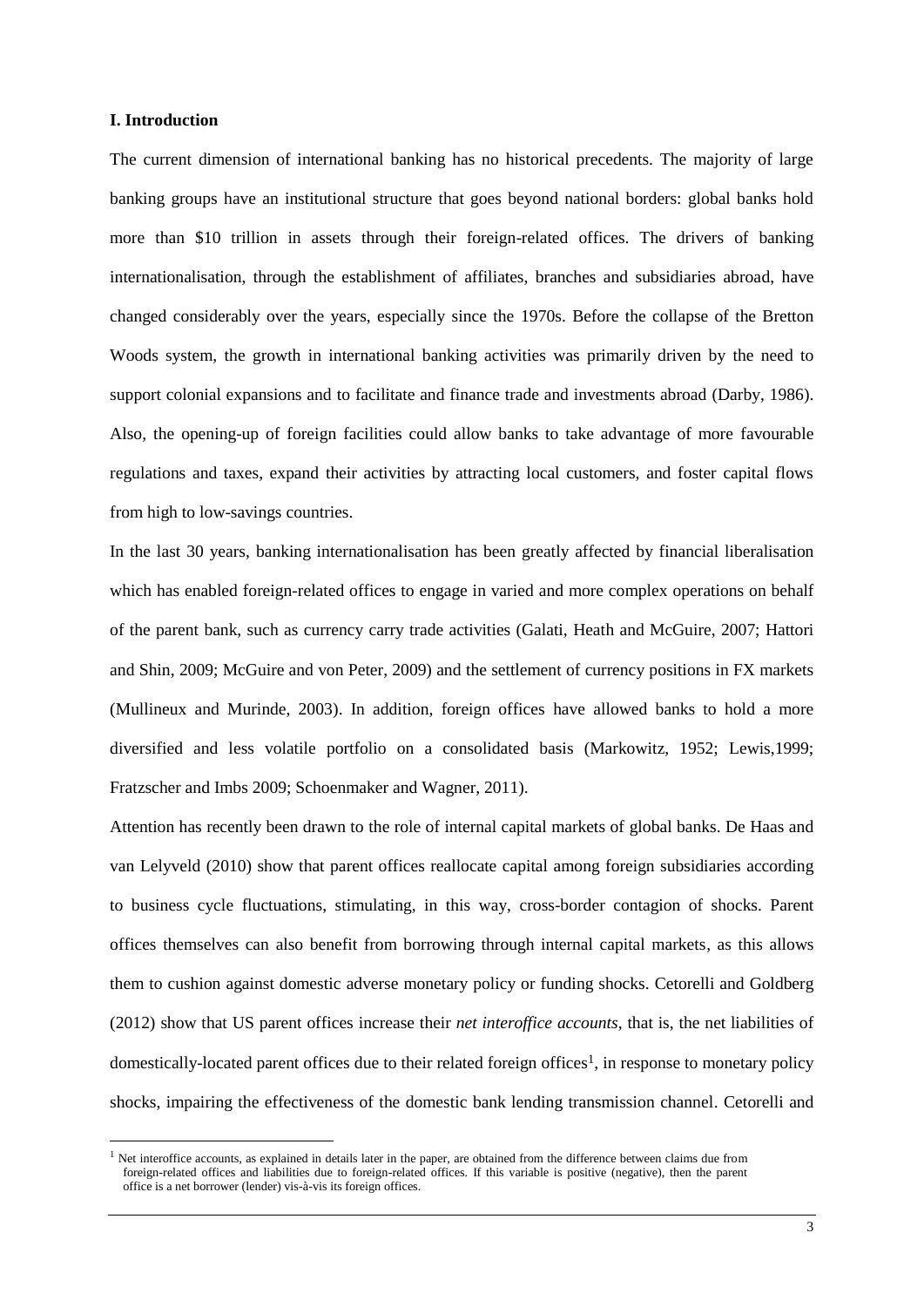Goldberg (2011) have further showed that, during the latest crisis, US-located offices have resorted to borrowing from internal capital markets to prevent the deleveraging following funding shocks.

It is only recently that net interoffice accounts<sup>2</sup> have attracted notable attention, especially in those studies aimed at assessing cross-border contagion. This measure was formally used by Hattori and Shin (2007) to understand the scale of carry trade activities of foreign banks located in Japan, especially during the period of "quantitative easing". More recently, Shin (2012) and Gourinchas (2011) have looked at net interoffice positions of global banks when investigating the behaviour of foreign banks in the US during the dollar funding crisis in 2009.

The purpose of this paper is twofold. The aim is, first, to investigate the sensitiveness of net interoffice accounts to different types of domestic funding, i.e. obtained through repurchase agreements, interbank markets and private sectors deposits. Secondly, it is explored whether cross-sectional differences in the funding structure of global banks result in heterogeneous responses of net interoffice positions to domestic monetary policy.

The paper provides a first attempt to explore whether net interoffice accounts are explained by selected banks" liabilities and the funding structure of banks. Existing literature has, indeed, used broadly defined proxies of banks' funding that encompass aggregated liabilities of various natures owed to both domestic and foreign investors. Moreover, an empirical analysis that allows the effect that monetary policy has on net interoffice accounts to be conditional on the banks funding structure can help clarify the puzzling behaviour of US banks' net interoffice accounts observed during the latest crisis. That is, net interoffice accounts reached their historical high of \$583 billion in the last quarter of 2008 in the same quarter in which total borrowings by depositary institutions at the Federal Reserve reached the unprecedented level of \$667 billion and the effective federal funds rate stood at only 0.2%. This paper, using bank-level information contained in the quarterly Consolidated Report of Condition and Income *(Call report)*, shows that net interoffice accounts increase when global banks reduce their borrowings from both domestic interbank markets and repo markets during the crisis. On the other hand, the effect of the effective federal funds rate on net interoffice accounts depends on the share of funding from repo markets of global banks, as found through the estimation of a threshold model.

1

<sup>2</sup> Net interoffice accounts are also known in the literature as *net interoffice funding* or *net due from parent offices*.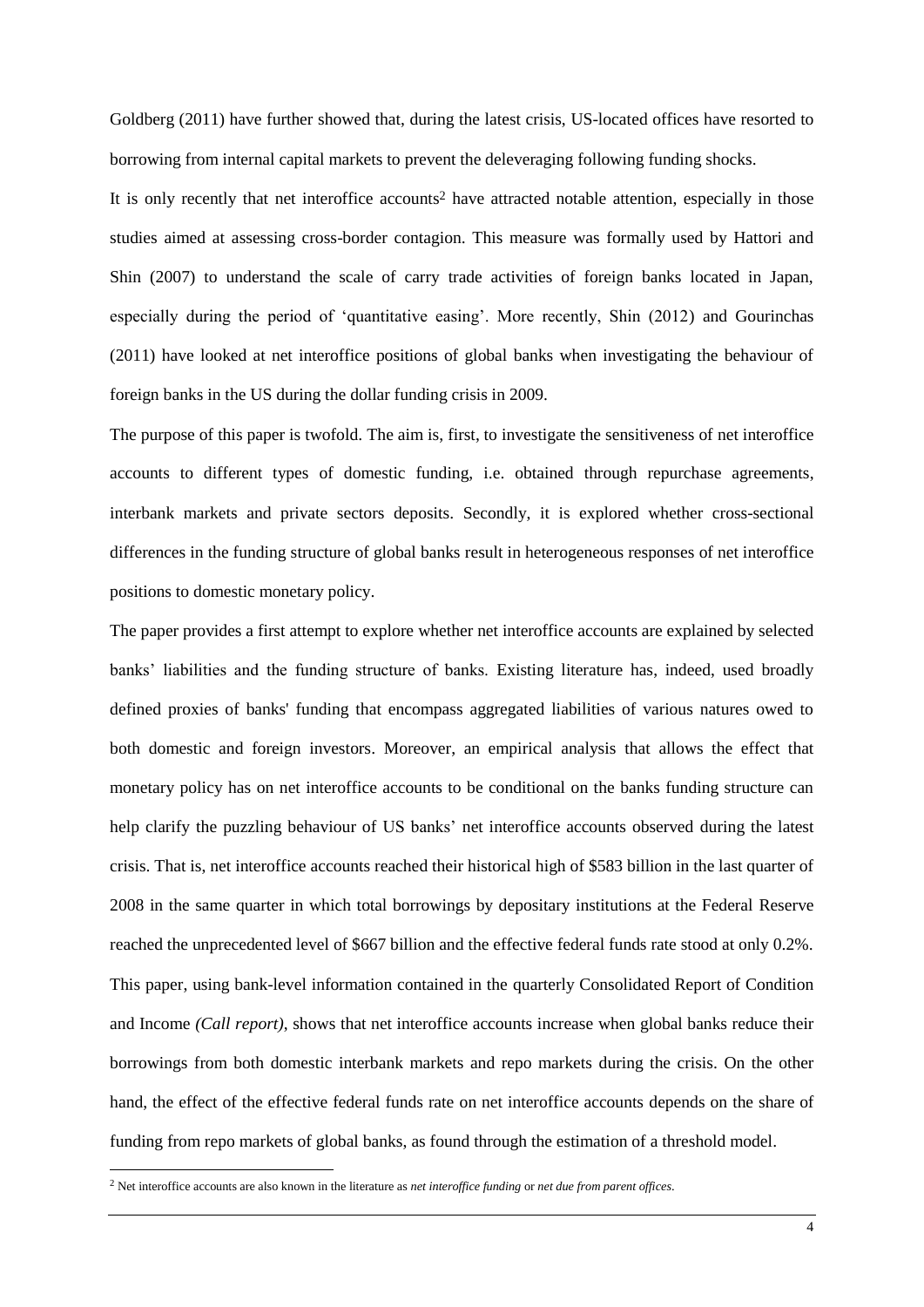The article is organized as follows. Section II proposes a number of stylised facts that support the following-up empirical analyses. Section III reports two sets of regression estimates. First, it presents the estimates of a dynamic panel regression in which net interoffice accounts are explained primarily by US global banks' balance sheet"s funding variables. Second, it reports the estimates of a threshold model aimed at assessing whether cross-sectional variations in funding structure result in different behaviour of global banks vis-à-vis domestic monetary policy. Section IV concludes.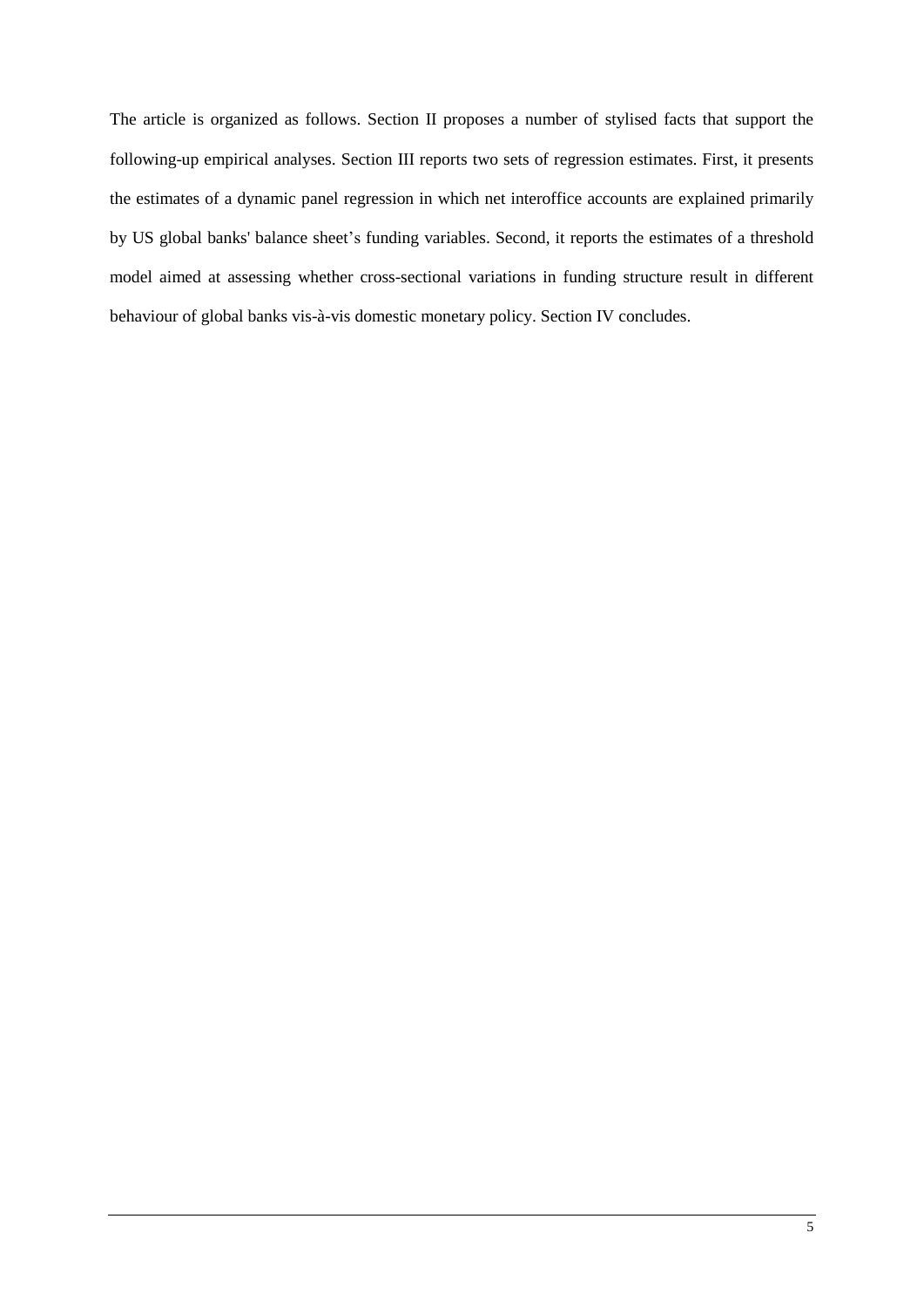# **II. Interoffice liabilities: the US case**

In the US, globalisation is a predominant feature of the banking sector: 17 out of the top 20 largest banks had foreign-related offices in 2007. Among all non-resident counterparties, foreign-related offices are the largest lenders to US financial institutions: in 2011 over 50% of gross foreign-held debt was due to own foreign offices. In net terms, domestically-located offices of US global banks are net borrowers to their foreign offices. As shown in Fig. 1, net interoffice accounts are mainly made up of interoffice liabilities, while interoffice assets have been historically low.



**Fig. 1. Net interoffice accounts of US global banks**

*Source:* Federal Reserve Board and Call Report

The biggest increase in interoffice liabilities of US banks was over the period 2002 to 2008, up by 550%. Existing literature suggests a few explanations for this observed increase: restrictive domestic monetary policy, carry trade activities, unsynchronised business cycles and domestic funding shortages. A closer look at a few stylised facts suggests that funding availability of US banks has been the most prominent factor in explaining the sustained increase in interoffice liabilities. First, the global dimension of the latest crisis weakens the hypothesis of capital re-allocation among offices located in countries experiencing different phases of the business cycle (de Haas and van Lelyveld, 2010). Europe and the UK, the two non-offshore foreign banking systems to which US banks have the largest inter-office debts (Fig. A.1 in the Appendix), for instance, were experiencing economic downturns as well. Second, the carry trades explanation (Hattori and Shin, 2007) could not justify this increase either, given the convergence in worldwide interbank interest rates and the increase in exchange rate volatilities, which resulted in large FX position unwinds (Melvin and Taylor, 2009). Policy interest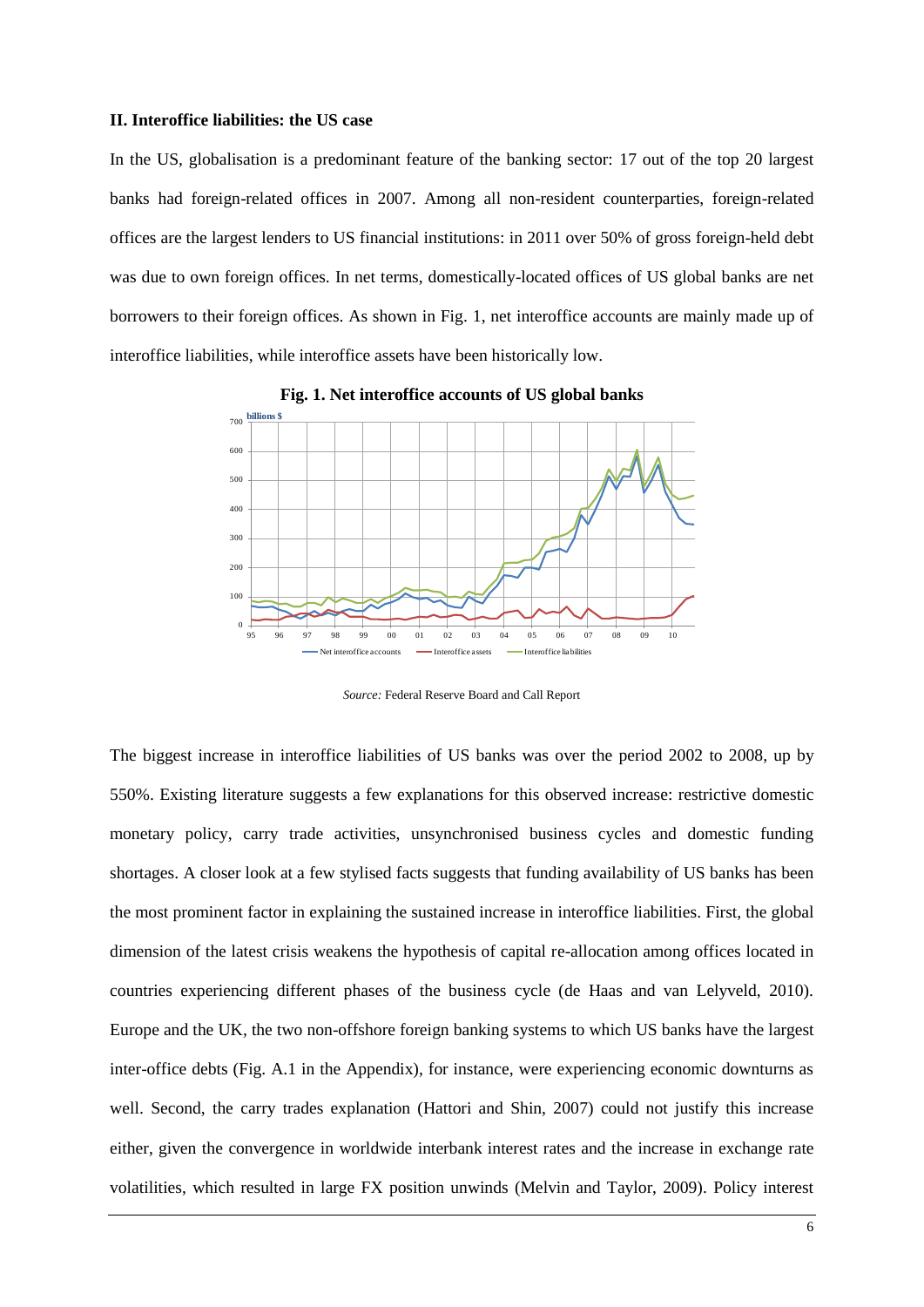rate differentials with the euro area and the UK, for instance, have remained positive or null during the whole crisis. Third, interoffice liabilities could not have been stimulated by a restrictive domestic monetary policy: from late 2007 they have kept raising despite the rapid and drastic cut in the federal funds rate and several emergency liquidity injections by the Fed. Fig. 2 below shows the evolution of interoffice liabilities in relation to the federal funds rate. Over the great moderation period, characterised by low interest rates and notable credit expansion, the growth in interoffice liabilities was rather contained. It is only over the period 2004-2007 that interoffice liabilities started to escalate following the gradual rise in the federal funds rate: this evidence is in support to the fact that when domestic monetary policy is tighter, liquidity flows from foreign related offices to parents are higher (Cetorelli and Goldberg, 2012). However, the crisis period has shown a reversal in the relationship between these two series as interoffice liabilities have kept high notwithstanding the low levels of the federal funds rate.



*Source:* Federal Reserve Board and Call Report

The disconnection between interoffice liabilities and policy interest rates during the crisis can be attributed to disruptions in funding markets. The level of the federal funds rate (as well as the growth in base money), indeed, do not yield adequate information on the ease to obtain funding from sources other than the central bank. In particular, during the crisis, the Fed"s non-conventional interventions, i.e. in form of considerable liquidity injections, pushed the federal funds rate to historical low levels while funding from other sources was largely tapped. Falling asset prices and difficulties in pricing some illiquid securities held on the banks' balance sheets had, indeed, notable consequences on both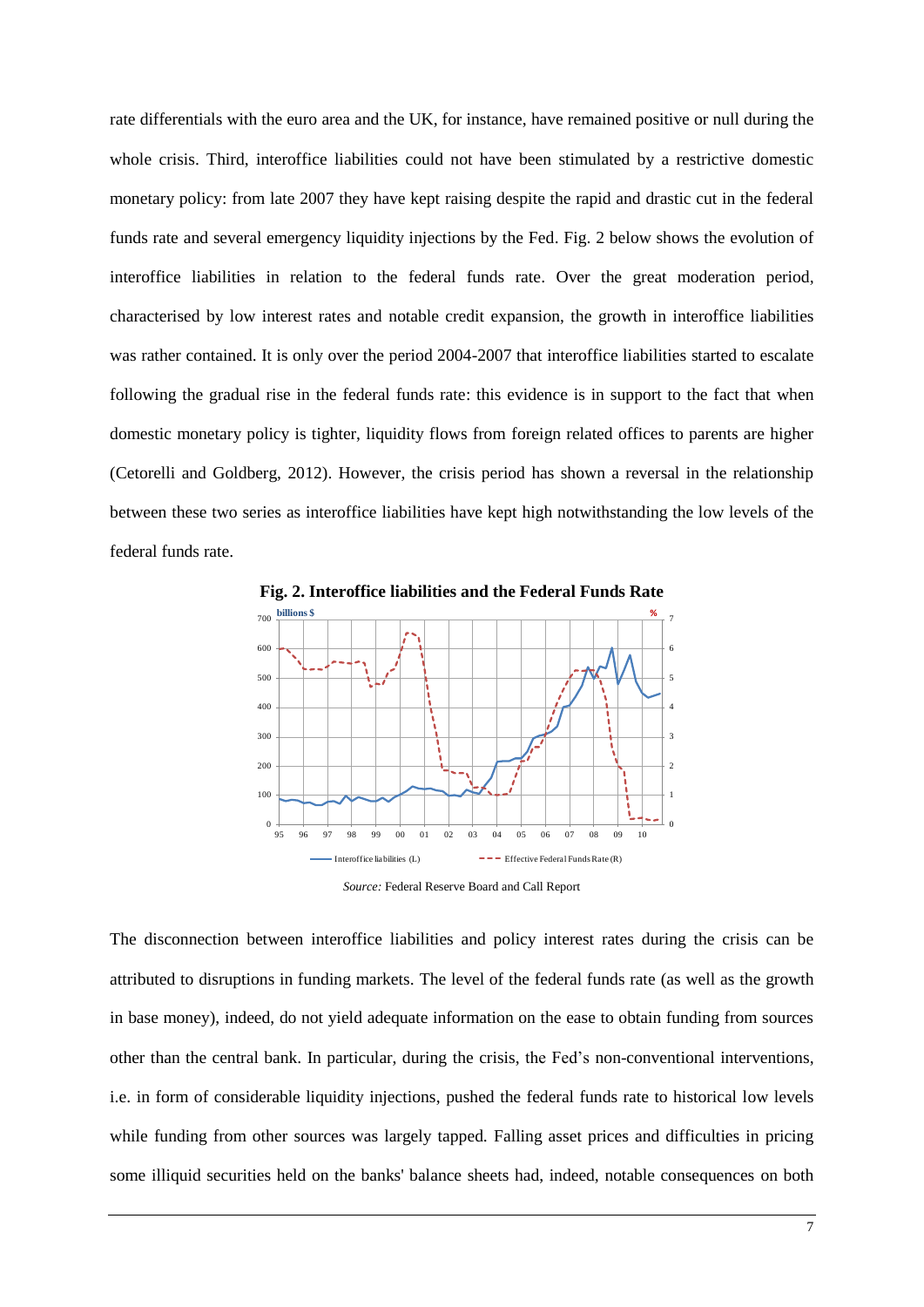secured and unsecured borrowings.

The tensions in the unsecured credit markets, particularly in interbank markets, since the outburst of the subprime crisis were mainly generated by the increase in counterparty risk which resulted in rising margin requirements and widening of Libor-OIS spreads (Hordahl and King, 2008). As shown in Fig. 3(a) below, when unsecured funding illiquidity caused considerable spikes in the Libor and Libor-OIS spreads, changes in interoffice liabilities followed a similar path to that of those spreads. Indeed, the peak of the interoffice liabilities in 2008 coincided exactly with the historically high level of the Libor-OIS spread, which reached over 3.5% in the last quarter of 2008. Interoffice liabilities started to decrease only in the second quarter of 2009 when the Libor-OIS spread in the US returned to below 1%.



*Source:* Federal Reserve Board, Datastream and Call Report

Fig. 3(b) shows that the relatively large decline in interoffice liabilities at the beginning of 2009, i.e. the first time since the beginning of the crisis, coincided with the introduction of the Term Asset-Backed Securities Loan Facility (*TALF*) program. With the TALF, conditions in funding markets started to ease as banks were granted both additional funds from the Fed (\$1 trillion) and the possibility of borrowing from the Fed by using a much wider class of collateral (including mortgagebacked ABSs).

Borrowings through repurchase agreements, which constitute a prominent source of funding for US banks, were also severely hit by the turmoil as activity in repo markets dried up and repo transactions were limited to those involving very short-term maturities and highest-quality collateral. As showed in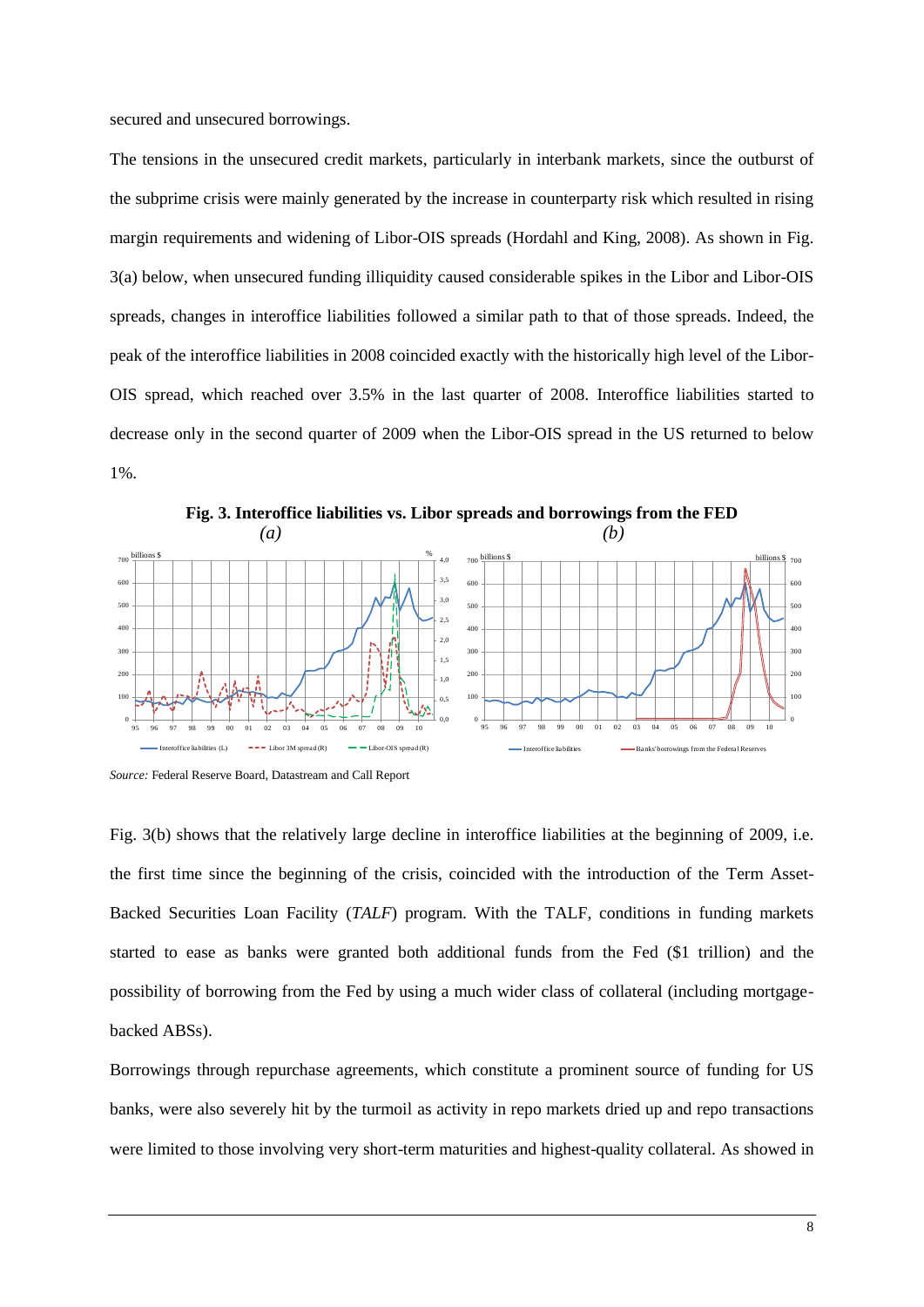Fig. 4, until late 2006, interoffice liabilities and securities sold under agreements to repurchase (levels) were moving at similar pace. Afterwards, repo borrowings by US global banks slowed down, keeping steadily at about \$300 billion, while net interoffice liabilities kept on increasing. In particular, since 2006 quarterly growth rates of the two series moved in opposite directions, suggesting a certain degree of substitution between the two funding sources.



**Fig. 4. Interoffice liabilities and securities sold under agreements to repurchase**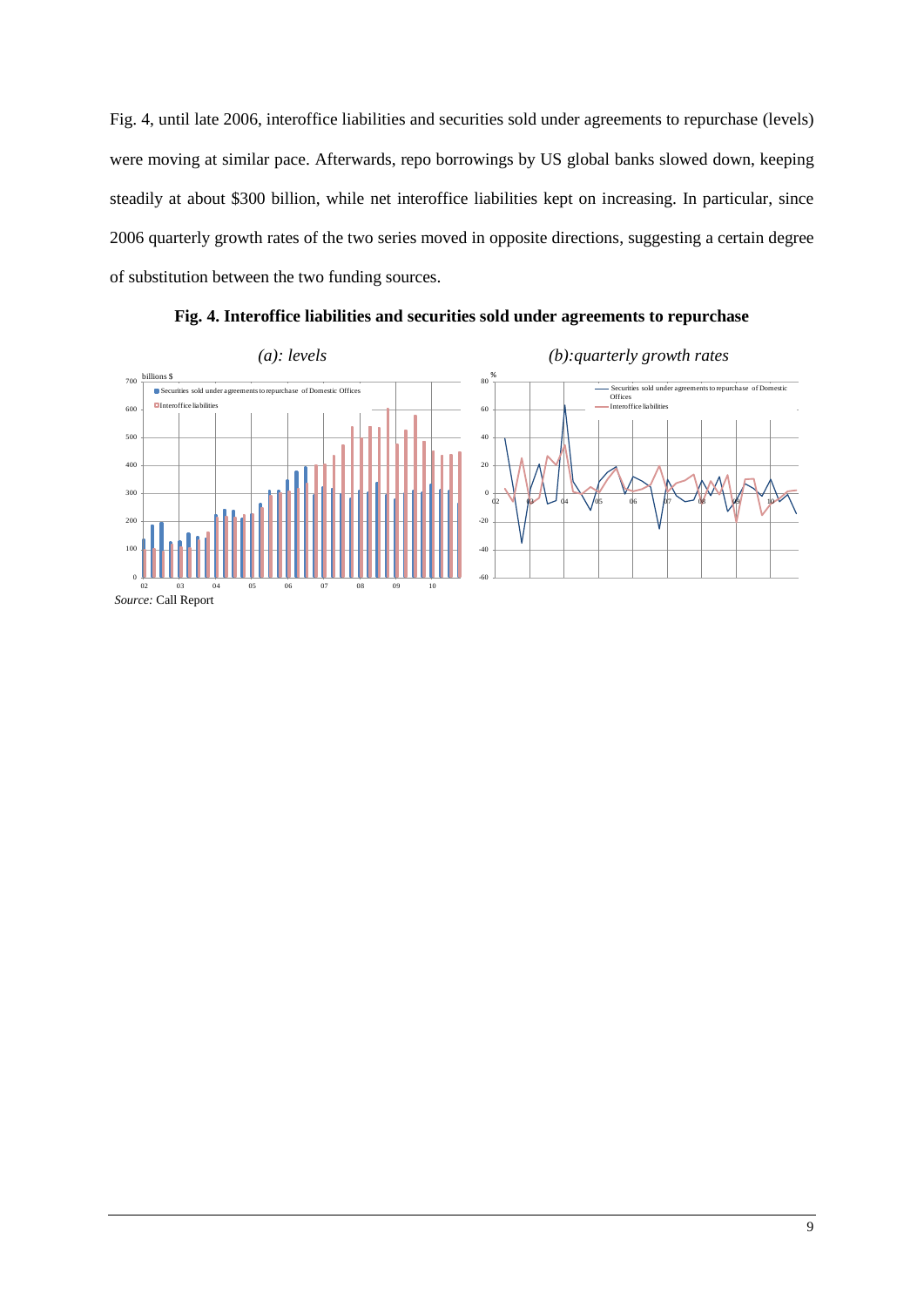#### **III. Empirical investigation**

#### *Variables and sample*

-

The econometric analysis presented in this paper is centred on several bank-level variables available from the quarterly Consolidated Report of Condition and Income, or Call Report, collected by the Federal Financial Institutions Examination Council (FFIEC). A bank is defined as global whenever it has non-zero values of *net due to/from own foreign offices, Edge and Agreement subsidiaries and International Banking Facilities* (Schedule RC-H<sup>3</sup>) at some point of the sample. The dependent variable is Net Interoffice Accounts, *nioa*, which is constructed as the difference between "due to" and "due from" own foreign-related offices, so that it takes a positive (negative) value whenever parent offices are net borrowers (lenders) vis-à-vis their foreign offices.

The descriptive statistics of *nioa,* as reported in Table 1, show that despite the fact that in 15 years the number of US global banks has almost halved (201 in 1995 against 113 in 2010), aggregated net borrowings owed to foreign offices have more than tripled from 2002 to sample-end. In 2008 *nioa* reached its historical high of \$583 billion; in the two following years it diminished slightly but still kept higher than the levels observed before 2006. There is large cross-sectional variation in *nioa*, as can be noticed from the very low values of mean and median and very large minimum and maximum values, more marked towards the end of the sample. As showed in Table 2, the larger the global bank (i.e. in terms of total assets) the more it borrows in net terms from its foreign offices; in particular, in 2008 almost 70% of *nioa* was due from the largest 6 banks with total assets of more than \$200 billion.

The quarterly unbalanced panel considered in the estimation contains 102 global banks over the period 1995 to 2010; the banks included in the sample are those for which at least 7 years of consecutive data points of *nioa* are available. The bank-level balance sheet variables considered capture primarily the ease of obtaining funding from a variety of channels. Funding of domestic offices is broken down into borrowings from domestic inter-bank debt, deposits of the private sector and repurchase agreements. The former two types of funding are further classified into demand and term deposits. Funding availability at foreign offices is accounted by their total deposits. The effective federal funds rate is used to keep close track of the central bank's steered policy rate. A number of macroeconomic

<sup>&</sup>lt;sup>3</sup> In particular, banks with foreign offices complete the FFIEC 031 reporting form and the Schedule RC-H therein.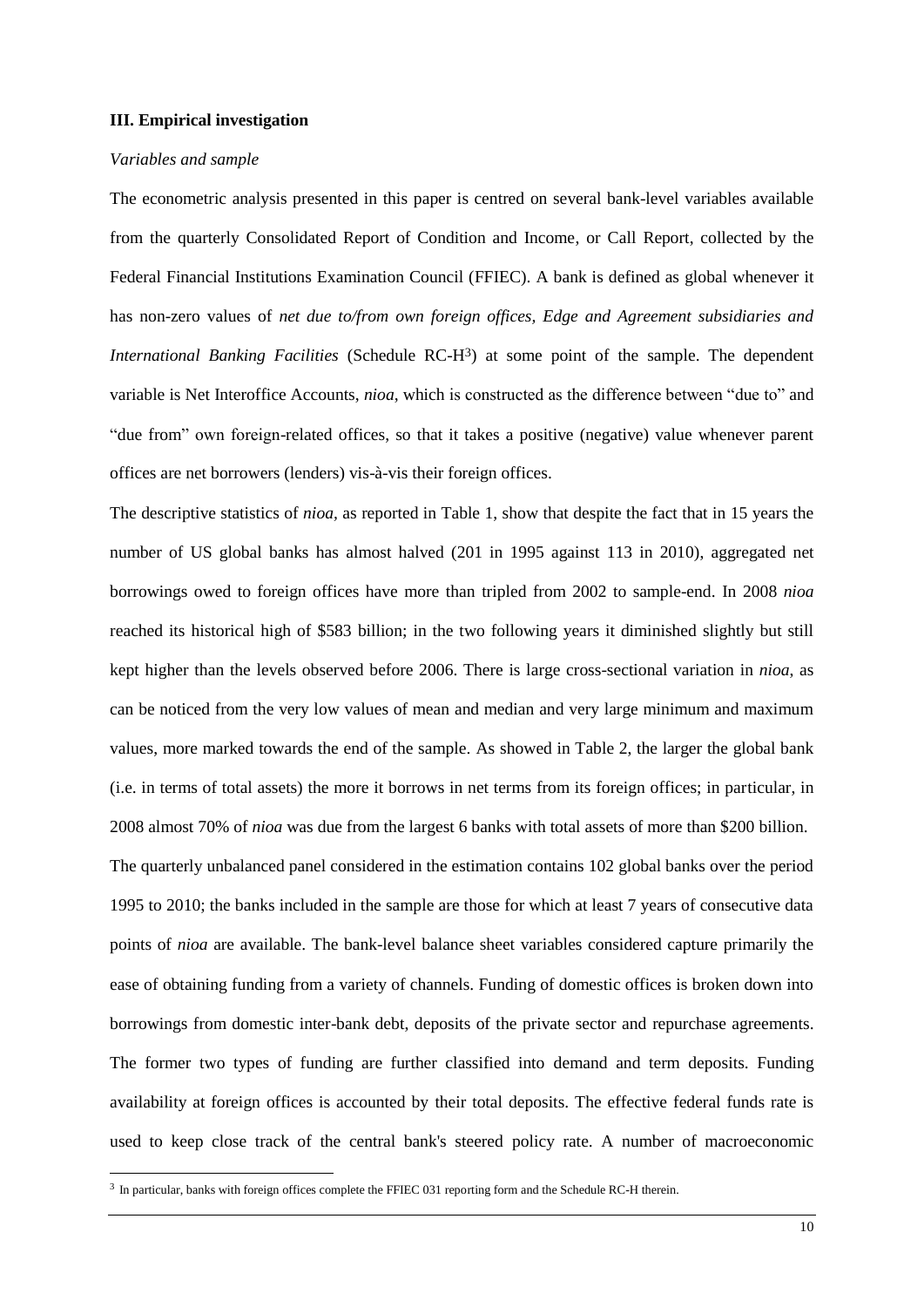variables were initially incorporated to the analysis to capture other possible determinants of *nioa*, such as interest rate differentials, exchange rates and real GDP, but they were not statistically significant. Details and summary statistics on all the variables kept in the analysis are reported in Table 3. Total deposits held by foreign offices have expanded greatly over the years, reflecting the growing importance of banking globalization: they quadrupled over the period 2001-2009 reaching \$1.3 trillion. Funding obtained by domestic offices at home comes mainly from transaction deposits of the private sector (\$383 billion in 2009) and securities sold under repo agreements (\$256 billion in 2009). Funding though interbank deposits have increased notably over the years, reaching a total of almost \$50 billion in 2009 (transactional and non-transactional confounded).

#### *Nioa: disentangling the drivers*

The inference is based on the baseline regression of the type:

$$
\Delta nio_{i,t} = \sum_{j=1}^{4} \beta_j \Delta nio_{i,t-j} + \sum_{p=0}^{4} \mu_p \Delta dep_{i,t-p}^F + \sum_{h=0}^{4} \kappa_h \Delta r_{i,t-h} + \sum_{q=0}^{4} \Phi_{i,t-q} \lambda_q + v_{it} \tag{1}
$$

Where *i* is the index for each bank such that  $i = 1,...,N$  and *t* is the time index.  $dep_{i,t-1}^F$  are deposits at foreign offices and  $r_{i,t}$  is the federal funds rate. The vector  $\Phi_{i,t}$  contains those variables which refer to different sources of funding available to domestic offices: demand and term deposits of both the private sector and domestic banks and collateralized borrowings (i.e. under repurchase agreements). Regression (1) also includes time dummies and a crisis dummy equal to one from 2007q3 onwards. Judson and Owen (1999) suggest that in a dynamic setting with an unbalanced panel and a small time sample, the one-step Generalised Method of Moments (GMM) dynamic panel estimator yields the smallest distortions, compared to other dynamic panel estimators. Pioneered by Arellano and Bond (1991), this estimator removes the fixed effects by first-differencing and makes it possible to obtain consistent and asymptotically normally distributed estimators. Moreover, the Arellano and Bond estimator allows handling the endogeneity problem by instrumenting the endogenous variable with its lagged values. Within the empirical framework presented in this paper, indeed, possible endogeneity might arise from the fact that changes in *nioa* affect the way banks finance themselves on domestic funding markets.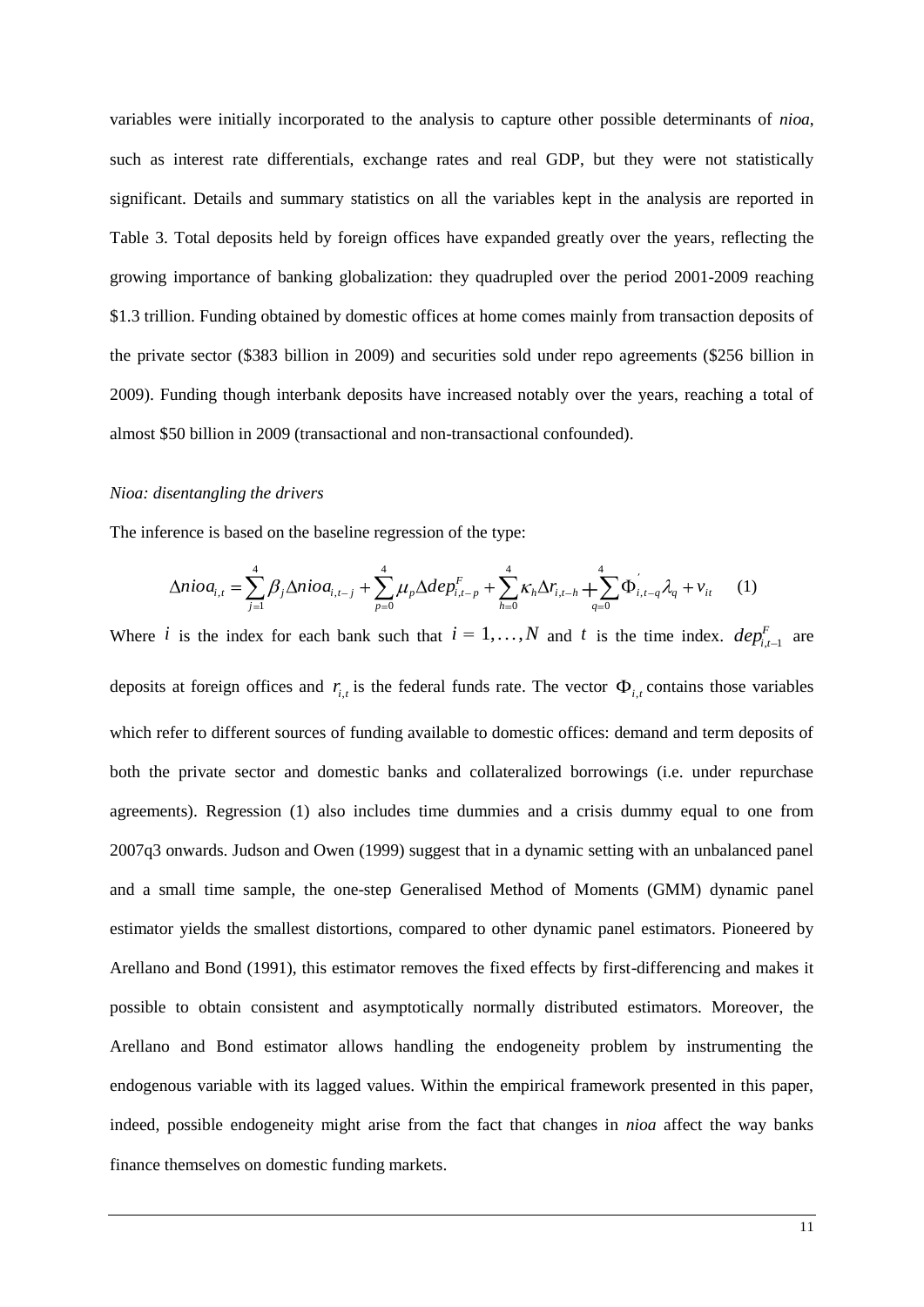The first column of Table 4 reports the GMM estimates of (1) with a limited set of variables (i.e. most notably, excluding interbank and repo domestic borrowings), that is, all those series that are available over the whole sample 1995-2010 (see Table 2 for details); the estimates reported have been chosen according to a general-to-specific approach. The current effective federal funds rate is positive but with a marginally significant coefficient. On the other hand, deposits at foreign offices have a significant and contemporaneous (i.e. intra-quarter) impact on *nioa* during the crisis, with a coefficient equal to 1.62.

A clearer pattern appears when considering the entire set of explicative variables over the sample 2002-2010, as shown in the second column of Table 4. Here, net interoffice accounts are also contemporaneously and positively affected by increases in deposits in foreign offices during the crisis but with a larger estimated coefficient equal to 2.5. This result suggests that during the crisis there was an intensified risk of cross-country contagion arising from an increased transfer of liquidity from foreign to domestic offices, withdrawn from local deposits raised in the host country.

The coefficient of the interaction variable of the quantity of domestic funding obtained through repurchase agreements and the crisis dummy is significant and negative, implying that parent offices borrow more from their affiliates when funding from domestic repo markets is impaired during the crisis. This evidence suggests that the reduction of liquidity in repo markets during the crisis, caused by the the deterioration of banks" balance sheets and uncertainty about the fundamental value of some assets, has lead global banks to tap this drop in funding by withdrawing funds from their foreign offices. While the negative coefficient of domestic repo funding becomes significant only during the crisis, interbank transactional deposits affect significantly *nioa* with a negative coefficient over the whole sample. This result suggests that borrowings from foreign offices are a customary alternative source of funding as they are used to make up for shortages in interbank transaction deposits, which are rather liquid and volatile. The federal funds rate is not significant in this relatively shorter sample, in support to the the fact that domestic funding conditions have been an important driver of *nioa*, notwithstanding the level of the federal funds rate.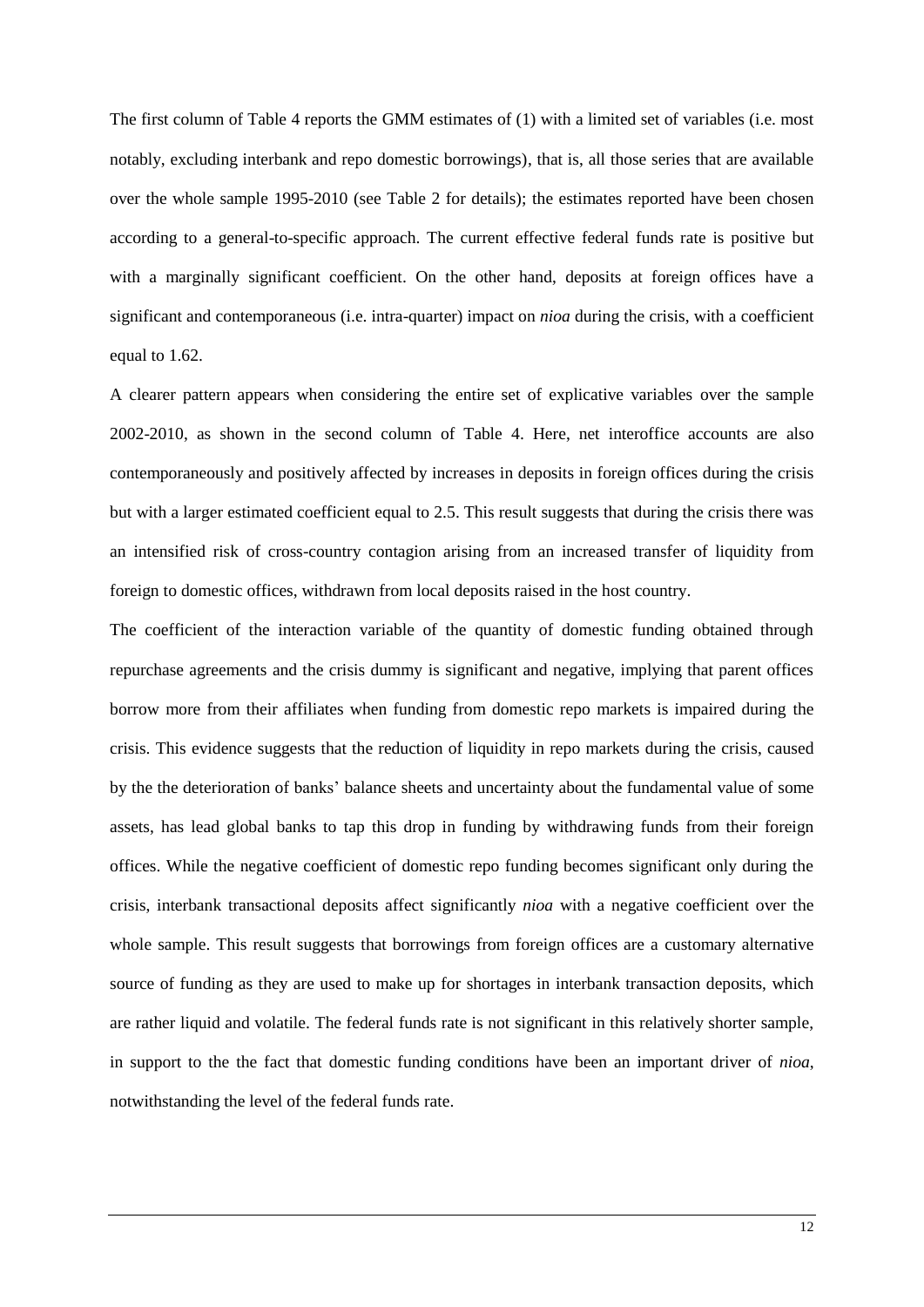#### *Cross-sectional differences in repo funding*

In the previous sub-section it has been argued that domestic funding conditions both in interbank and repo markets are important determinants of *nioa*. The effect of the federal funds rate on *nioa*, on the other hand, is rather unclear. This section aims at shedding some light on whether the impact of the federal funds rate on *nioa* varies across banks depending on their funding structure. Most notably, the focus will be here on funding through securities sold under repo agreements, which constitutes for many global banks an important source of funding, and, as showed in Table 4, has had a negative and strongly significant effect on *nioa* during the crisis. In the considered sample of global banks there are, indeed, important cross-sectional differences in the ratios of repo funding-to-total assets, which can vary between 0 and 0.5. A Panel Threshold Regression Model (PTRM), as proposed by Hansen (1999), is used to test whether the effect of policy rates on *nioa* differs when accounting for crosssectional variations in funding through repo markets of global banks. The PTRM estimated has the following form:

$$
\left(\frac{nioa}{a}\right)_{ii} = \mu_i + \beta'_1 r_i I((\frac{repo}{a})_{ii} \le \gamma) + \beta'_2 r_i I((\frac{repo}{a})_{ii} > \gamma) + \beta'_3 z_{ii} + \varepsilon_{ii}
$$
 (2)

Where  $I(\cdot)$  is an indicator function,  $a_{it}$  stands for total assets of bank *i* at time *t*,  $r_t$  is the effective federal funds rate at time  $t$  and  $repo_{it}$  are securities sold under agreements to repurchase at domestic offices of bank  $i$  at time  $t$ . The vector  $z_{it}$  contains regime-independent variables such as the ratio of foreign deposits-to-total assets as well as additional regressors to reduce the possibility of spurious correlations<sup>4</sup>.  $\varepsilon_{it}$  is the vector of disturbances of bank *i* at time *t* and  $\gamma$  is the threshold of the variable *securities sold under agreements to repurchase-to-total assets*. Specification (2) allows the coefficient of *r<sup>t</sup>* to depend on a *threshold variable* which is the ratio of repo debt-to-total assets.

Table 5 shows the regression slope estimates of (2) and the estimated threshold,  $\gamma$ , for the balanced quarterly panel over the period 2002 to 2010, which includes 51 global banks. The estimated coefficient of  $r_t I((\frac{rep}{a})_{it} \leq \gamma)$  $r<sub>i</sub>I((\frac{repo}{r})<sub>it</sub> \leq \gamma)$  is positive and significant at 5% significance level, equal to 0.12. This

-

<sup>&</sup>lt;sup>4</sup> These regressors include the square and the cube of deposits at foreign offices and repo funding as well as the product of these two variables, as in Hansen (1999).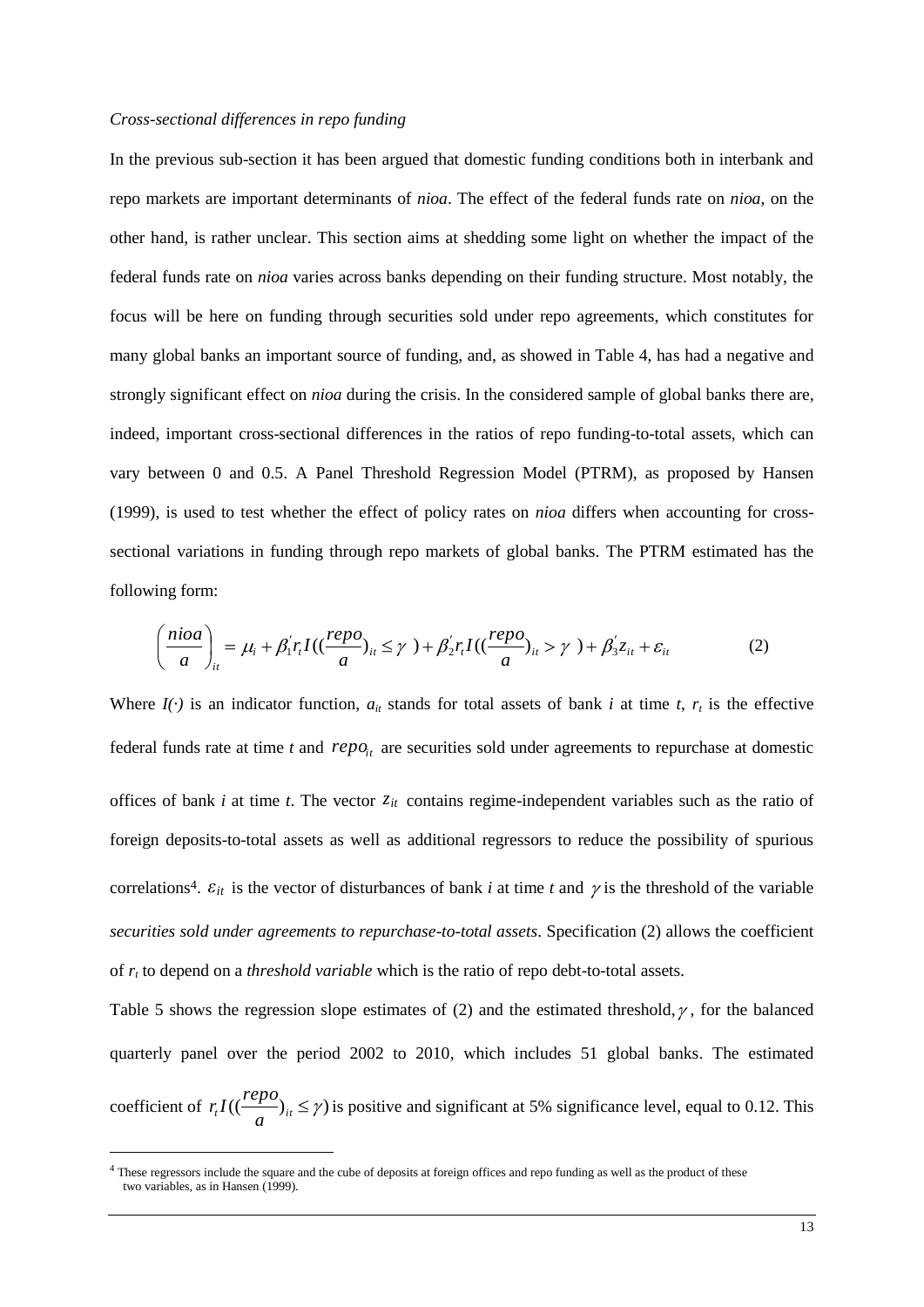evidence suggests that those banks that finance their assets with a relatively lower share of borrowings through repo agreements, equal to 20% or less of their total assets (as found by the estimate of the threshold at the bottom of Table 5), adjust their *nioa* in the same direction of federal funds rates. For these banks, then, a loosening in domestic monetary policy results in a reduction in net borrowings of

domestic banks from their foreign affiliates. The estimated coefficient of  $r_t I((\frac{r_t P_t}{a})_{it} > \gamma)$  $r_t I((\frac{repo}{\cdots})_{it} > \gamma)$ , on the

other hand, is negative and significant at 5% significance level, equal to -0.35. That is, banks that finance more than 20% of their assets with borrowings through repo agreements react differently to a change in domestic policy rate: a fall in federal funds rate results in an increase on *nioa*.

This set of results confirms the prediction that those global banks that finance a greater share of their assets through repo markets borrow more from their foreign affiliates when their collateral deteriorates during a banking crisis. The negative and significant effect of federal funds rate on *nioa* for those banks can be explained as follows. The slow increase in the federal funds rate from 2003 happened in conjunction with inflating asset prices which enhanced the value of banks" collateral. During this period, those global banks that were greatly relying on borrowings from repo markets had strong collateral and were, thus, not particularly relying on borrowings from foreign affiliates. However, as the federal funds rate started to fall dramatically in 2008 and the banking crisis had deteriorated banks" balance sheets, those global banks started borrowing more from their foreign affiliates, to compensate the rising difficulty in borrowing from repo markets.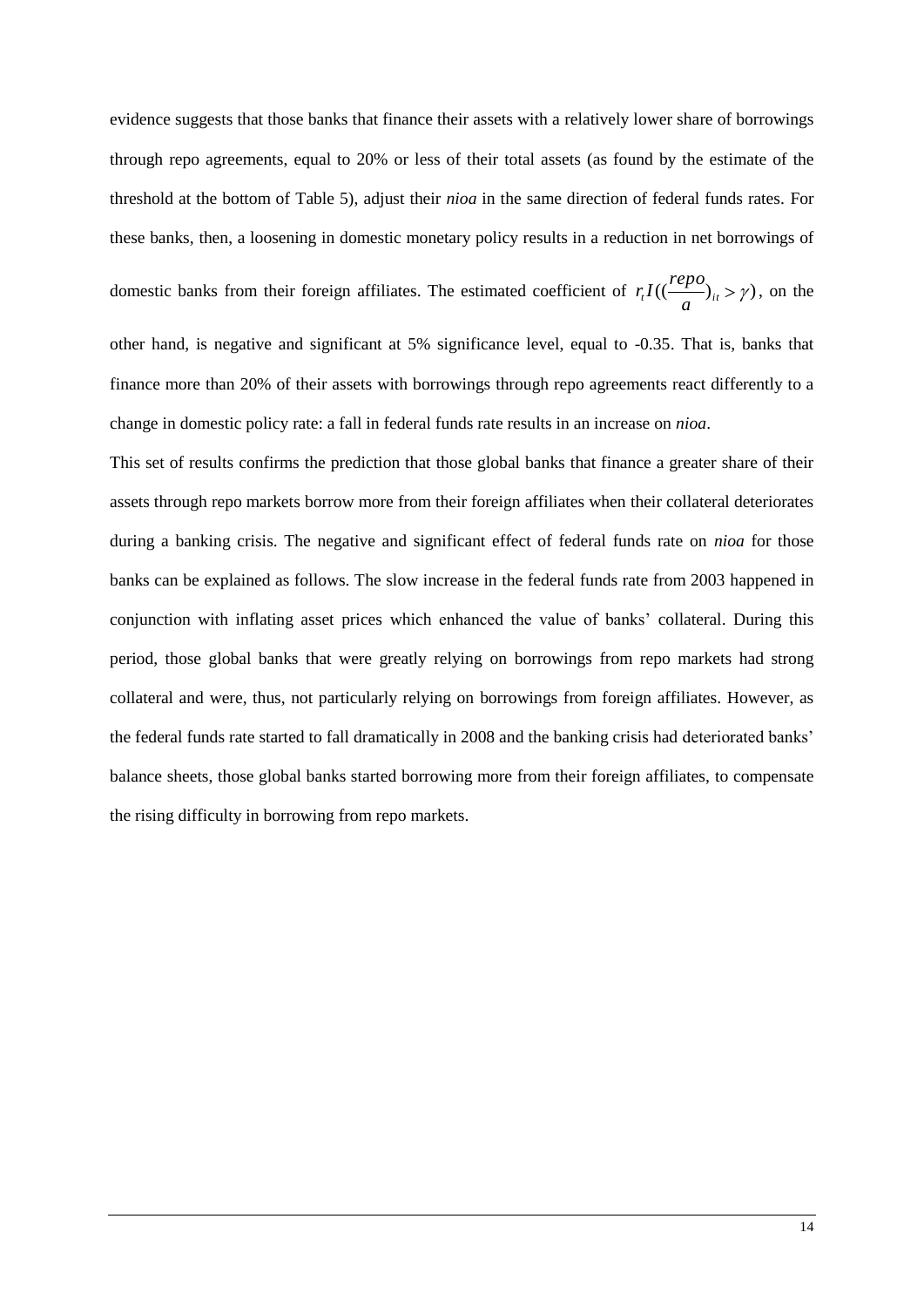## **IV. Conclusion**

This paper contributes to further understanding the reasons why US banks borrow from their foreignrelated offices. The first part of the empirical analysis focuses on banks' access to domestic funding, both from secured and unsecured markets, and its role in explaining changes in net interoffice accounts (*nioa*), that is, the net liabilities of parent banks due to their foreign offices. It is shown that while variations in domestic interbank deposits and securities sold under repurchase agreements significantly affect *nioa* with a negative sign, deposits by the private sector, both on demand and at term, have no significant effect. The second part of the empirical investigation shows that domestic monetary policy, proxied by the federal funds rate, affects positively and significantly net interoffice accounts only for those global banks whose funding structure entails a low share of borrowings through repo markets. This result suggests that cross-sectional differences in funding structure of global banks are an important factor to be taken into account when studying the dynamics of interoffice lending and borrowings.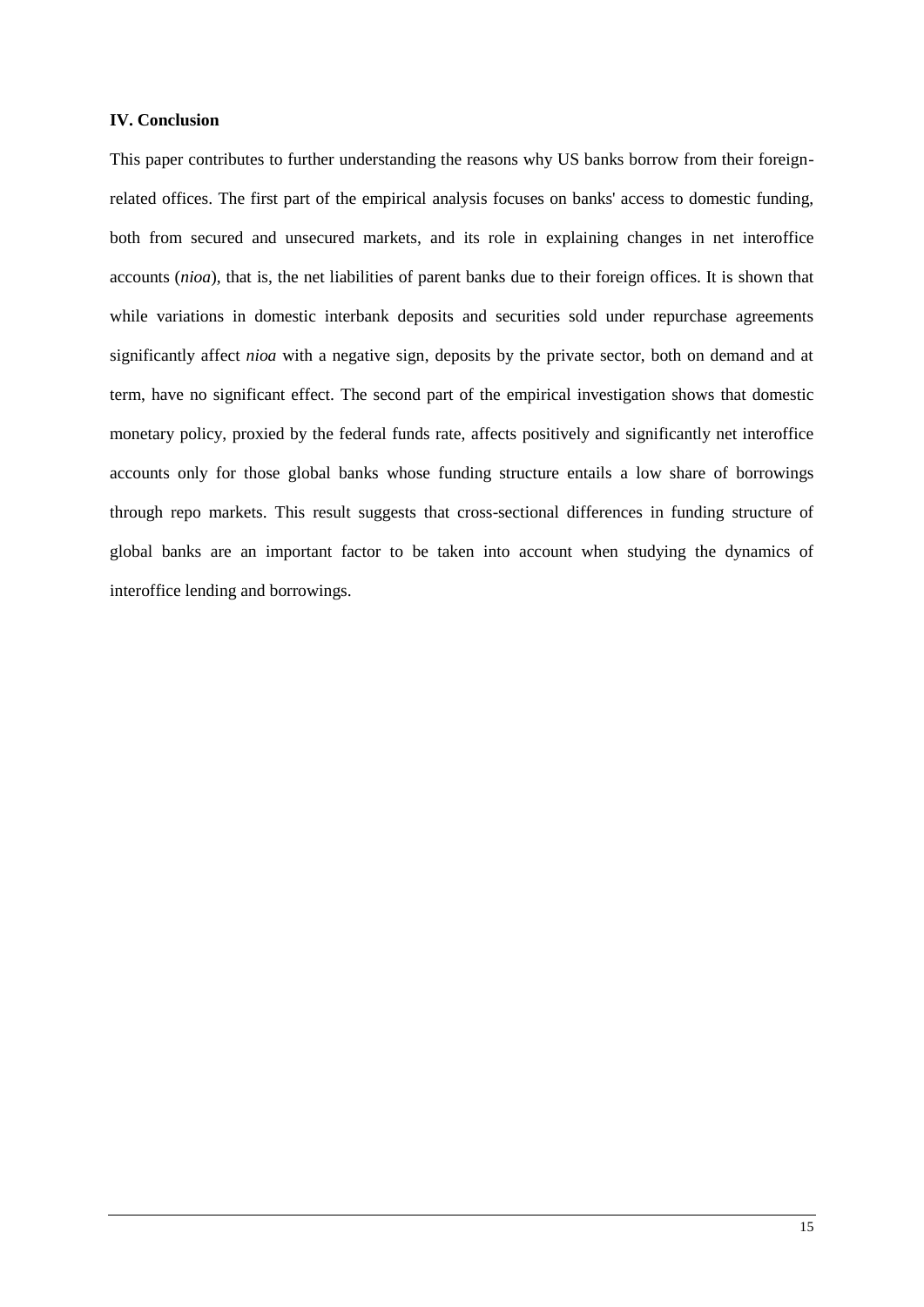#### **References**

Anderson, T. W. and Hsiao, C. (1982) Formulation and estimation of dynamic models using panel data, *Journal of Econometrics*, **18**, 47-82.

Arellano, M. and Bond, S. (1991) Some tests of specification for panel data: Monte Carlo evidence and an application to employment equations, *Review of Economic Studies*, **58**, 277-297.

Baltagi, B. H. (1995) *Econometric Analysis of Panel Data*, 1st edn, John Wiley & Sons, New York.

Cetorelli, N. and Goldberg, L. S. (2012) Banking globalization and monetary transmissions *The Journal of Finance,* 67(5), 1811-1843.

Cetorelli, N. and Goldberg, L. S. (2011) Global banks and international shock transmission: Evidence from the crisis, *International Monetary Fund Economic Review*, **59(1)**, 41-76.

Darby, M. R. (1986) The internationalization of American banking and finance: Structure, risk, and world interest rates, *Journal of International Money and Finance*, **5**, 403-428.

Fratzscher, M. and Imbs, J. (2009) Risk sharing, finance, and institutions in international portfolios, *Journal of Financial Economics*, **94**, 428-447.

Galati, G., Heath, A. and McGuire, P. (2007) Evidence of carry trade activity, *BIS Quarterly Review,* September, 27-41.

Gourinchas, J. (2011) Global imbalances and global liquidity, presented at the Asia Economy Policy Conference, Federal Reserve Bank of San Francisco.

de Haas, R. and van Lelyveld, I. (2010) Internal capital markets and lending by multinational bank subsidiaries, *Journal of Financial Intermediation*, **19**, 1-25.

Hansen, B. E. (1999) Threshold effects in non-dynamic panels: Estimation, testing and inference, *Journal of Econometrics*, **93**, 345-368.

Hattori, M. and Shin, H. S. (2009) Yen carry trade and the subprime crisis, *IMF Staff Papers*, **56**, 384- 409.

Hordahl, P. and King, M. R. (2008) Developments in repo markets during the financial turmoil, *BIS Quarterly Review*.

Hsiao, C. (2003) *Analysis of Panel Data*, 2nd edn, Cambridge University Press, Cambridge.

Judson, R. A. and Owen, A. (1999) Estimating dynamic panel data models: A practical guide for macroeconomists, *Economics Letters*, **65**, 9-15.

Kiviet, J.F. (1995). On bias, inconsistency and efficiency of various estimators in dynamic panel data models, *Journal of Econometrics*, **68**, 53-78.

Lewis, K. K. (1999) Trying to explain the home bias in equities and consumption, *Journal of Economic Literature*, **37**, 571-608.

Markowitz, H. (1952) Portfolio selection, *Journal of Finance*, **7**, 77-91.

McGuire, P.and von Peter, G. (2009) The US dollar shortage in global banking and the international policy response, Bank of International Settlements Working paper No. 291.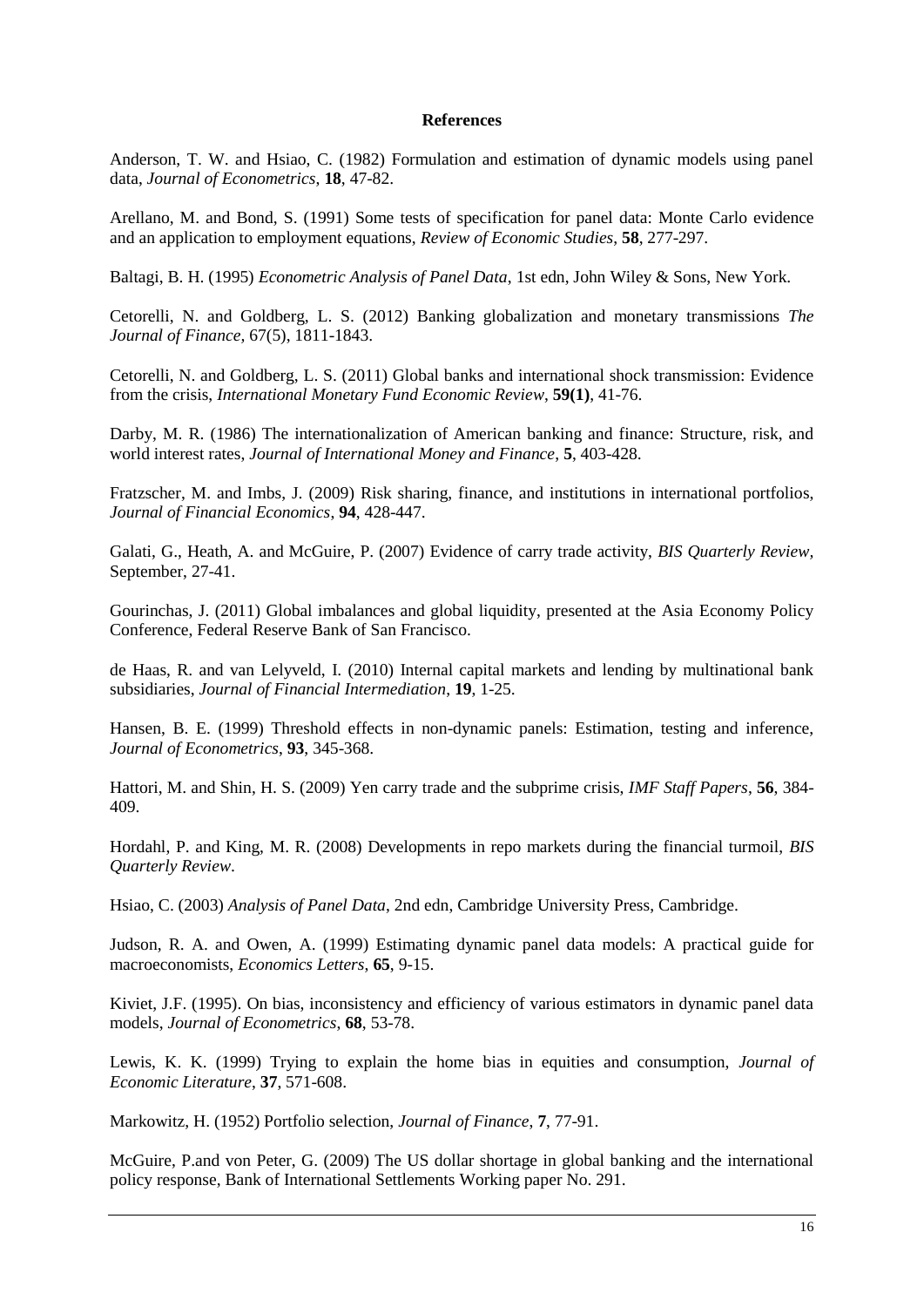Melvin, M. and Taylor, M. P. (2009) The crisis in the foreign exchange market, *Journal of International Money and Finance*, **28**, 1317-1330.

Mullineux, A. W. and Murinde, V. (2003) *Handbook of International Banking*, Edward Elgar Publishing Limited, Chelthenham.

Nickell, S. J. (1981) Biases in dynamic models with fixed effects, *Econometrica*, **49**, 1417-1426.

Schoenmaker, D. and Wagner, W. (2011) The impact of cross-border banking on financial stability, Tinbergen Institute Working paper No.11-054/2/DSF18, Tinbergen.

Shin, H. (2012) Global Banking Glut and Loan Risk Premium, *IMF Economic Review* **60**, 155-192.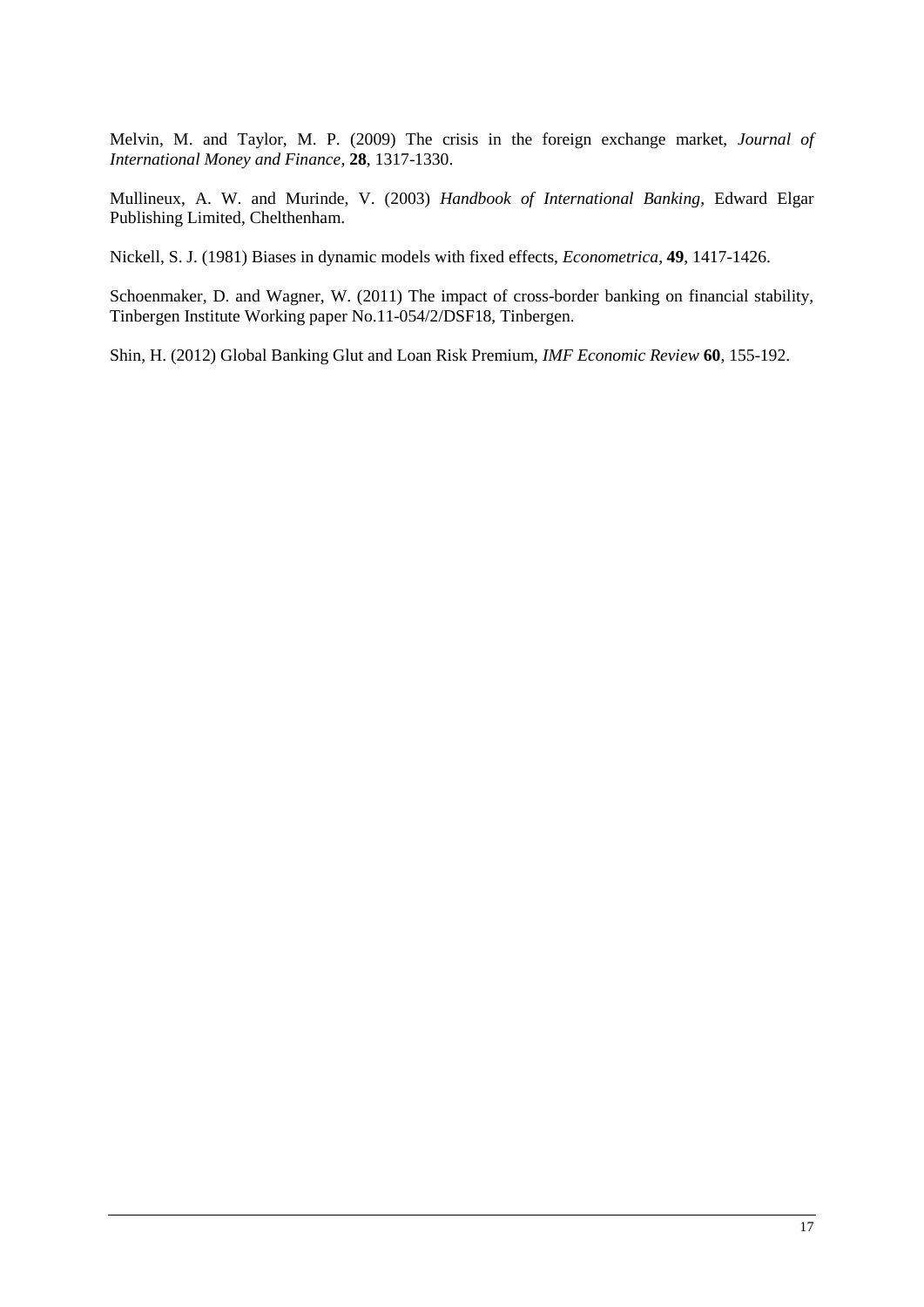# **Appendix**

| Year | Sum   | Mean | Median | Min     | Max   | Std. Dev. | Obs. |
|------|-------|------|--------|---------|-------|-----------|------|
| 1995 | 63,1  | 0,3  | 0,0    | $-6,0$  | 8,9   | 1,2       | 201  |
| 1996 | 23,0  | 0,1  | 0,0    | $-16,5$ | 7,1   | 1,6       | 188  |
| 1997 | 43,6  | 0,3  | 0,0    | $-12,5$ | 11,5  | 2,3       | 152  |
| 1998 | 62,0  | 0,5  | 0,0    | $-4,2$  | 8,1   | 1,5       | 134  |
| 1999 | 81,5  | 0,6  | 0,0    | $-3,0$  | 11,9  | 1,8       | 131  |
| 2000 | 110,4 | 0,9  | 0,0    | $-3,4$  | 20,7  | 2,7       | 128  |
| 2001 | 96,0  | 0,8  | 0,0    | $-3,7$  | 18,8  | 2,8       | 122  |
| 2002 | 99,1  | 0,9  | 0,0    | $-7,4$  | 21,2  | 3,0       | 116  |
| 2003 | 140,4 | 1,3  | 0,0    | $-7,4$  | 16,3  | 3,6       | 111  |
| 2004 | 197,9 | 1,8  | 0,0    | $-9,0$  | 48,4  | 6,4       | 107  |
| 2005 | 255,4 | 2,1  | 0,0    | $-30,2$ | 65,1  | 8,5       | 124  |
| 2006 | 378,4 | 3,3  | 0,1    | $-8,2$  | 81,0  | 11,7      | 115  |
| 2007 | 513,0 | 4,4  | 0,1    | $-12,1$ | 87,7  | 14,6      | 117  |
| 2008 | 583,0 | 5,0  | 0,1    | $-10,8$ | 116,5 | 18,5      | 117  |
| 2009 | 459,6 | 4,0  | 0,1    | $-13,1$ | 103,5 | 14,0      | 116  |
| 2010 | 346,9 | 3,1  | 0,1    | $-73,2$ | 111,6 | 16,3      | 113  |

**Table 1. Descriptive Statistics for net interoffice accounts, \$Bn**

**Source:** Call report. **Notes:** Net interoffice accounts refer to the FDIC series 'Net due to own foreign offices, Edge and Agreement subsidiaries and IBFs' (ffiec code rcon2941) minus 'Net due from own foreign offices, Edge and Agreement subsidiaries and IBFs' (ffiec code rcon2163). Figures relate to amounts reported in the fourth quarter of the corresponding year.

| Total assets range (\$Bn) | Total nioa (\$Bn) | Number of global banks |
|---------------------------|-------------------|------------------------|
| $\leq 100$                | 73                | 97                     |
| $>100$ and $\leq 200$     | 110               | 14                     |
| >200                      | 400               | h                      |
| <b>Total</b>              | 583               | 117                    |

**Table 2. Nioa by bank size as at 2008**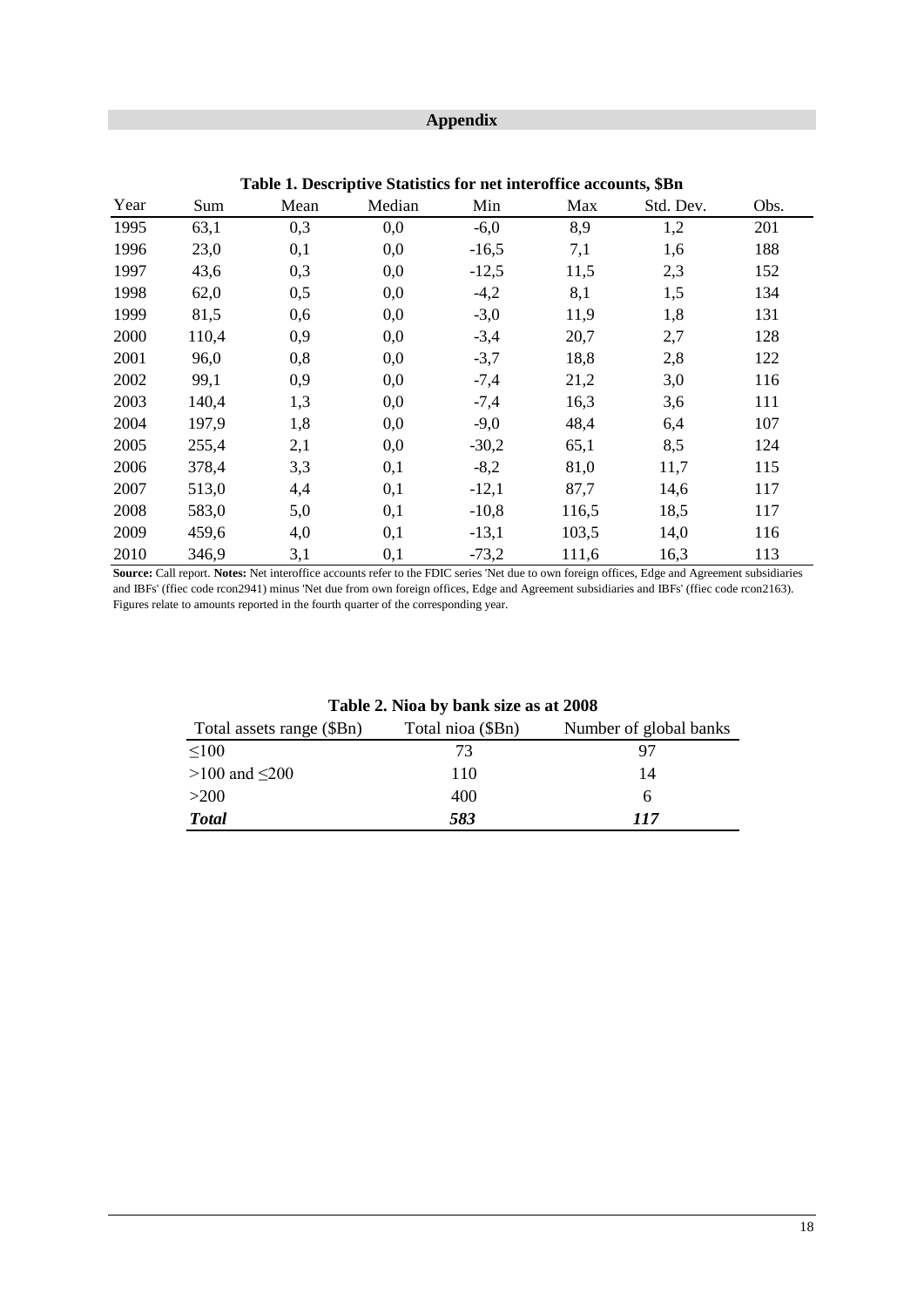|      | Total                                             | Source      | Code                | Availability |
|------|---------------------------------------------------|-------------|---------------------|--------------|
|      | <b>Total deposits at foreign offices</b>          | Call Report | rcfn2200            | 1995-2010    |
| 1995 | 226,89                                            |             |                     |              |
| 2001 | 469,36                                            |             |                     |              |
| 2009 | 1301,43                                           |             |                     |              |
|      | Non-transaction deposits at domestic              | Call Report | rcon2385            | 1995-2010    |
|      | offices of the private sector                     |             |                     |              |
| 1995 | 0,08                                              |             |                     |              |
| 2001 | 1,52                                              |             |                     |              |
| 2009 | 10,52                                             |             |                     |              |
|      | Transaction deposits at domestic offices of       | Call Report | rcon2215            | 1995-2010    |
|      | the private sector                                |             |                     |              |
| 1995 | 129,52                                            |             |                     |              |
| 2001 | 250,12                                            |             |                     |              |
| 2009 | 383,00                                            |             |                     |              |
|      | Interbank non-transaction deposits at             | Call Report | $r \text{conb} 552$ | 2001-2010    |
|      | domestic offices                                  |             |                     |              |
| 1995 |                                                   |             |                     |              |
| 2001 | 5,04                                              |             |                     |              |
| 2009 | 22,67                                             |             |                     |              |
|      | <b>Interbank transaction deposits at domestic</b> | Call Report | $r \text{conb} 551$ | 2001-2010    |
|      | offices                                           |             |                     |              |
| 1995 |                                                   |             |                     |              |
| 2001 | 17,28                                             |             |                     |              |
| 2009 | 25,06                                             |             |                     |              |
|      | Securities sold under agreements to               |             |                     |              |
|      | repurchase at domestic offices <sup>(*)</sup>     | Call Report | rconb995            | 2002-2010    |
| 1995 |                                                   |             |                     |              |
| 2001 | 128,20                                            |             |                     |              |
| 2009 | 255,96                                            |             |                     |              |

| Table 3. Summary statistics and source of other balance-sheet variables, \$Bn |  |  |  |  |
|-------------------------------------------------------------------------------|--|--|--|--|
|-------------------------------------------------------------------------------|--|--|--|--|

(\*) Figures for 2001 refer to those of the first quarter 2002.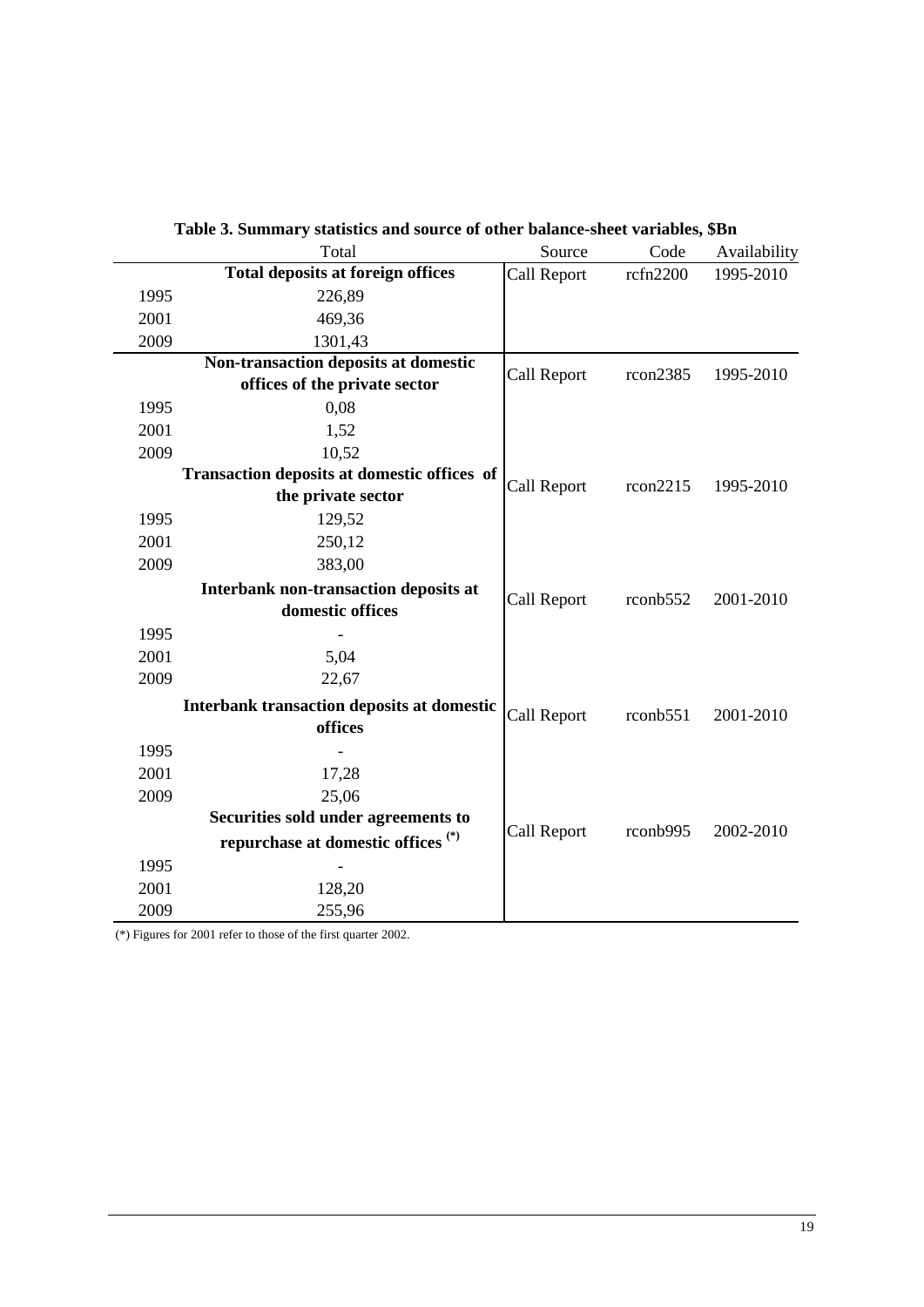| Variable (in first difference)                  | Sample<br>1995-2010 | Sample<br>2002-2010 |
|-------------------------------------------------|---------------------|---------------------|
| $nioat-1$                                       | $-0.137***$         | $-0.015$            |
| $nioat-2$                                       | $-0,066*$           | 0.007               |
| $nioat-3$                                       | $0.011***$          | 0.003               |
| Crisis dummy                                    | 0.540               | $-3.290$            |
| Foreign deposits                                | 0.200               | 0.387               |
| Foreign deposits*crisis dummy                   | 1.620**             | 2.450***            |
| Federal funds rate                              | 1.550*              | 1.087               |
| Federal funds rate $_{t-1}$                     | $-1.130$            | $-0.527$            |
| Federal funds rate <sub>t-1</sub> *crisis dummy | $-0.268$            | 0.468               |
| Interbank transaction deposits                  |                     | $-0.067***$         |
| Repo debt $_{t-1}$                              |                     | 0.084               |
| Repo debt <sub>t-1</sub> *crisis dummy          |                     | $-1.112***$         |
| Cross-sections included                         | 97                  | 60                  |
| Sargan test p-value                             | 0.440               | 0.314               |
| Serial correlation $(4th order)$                | 0.541               | 0.356               |

#### **Table 4. GMM Estimation, Dependent variable: d(nioa)**

*Notes:* Table 4 reports the estimators of a dynamic Generalized Methods of Moments (GMM) regression where Net Inter-Office Accounts (nioa) is the dependent variable. Time dummies estimates are not reported in the table. Standard errors and covariance are corrected for heteroskedasticity and serial correlation (White cross-section). Lags of the dependent variable in levels are used as instruments. The Sargan test for over-identifying restriction is distributed accordind to a  $\chi$ 2 distribution. The crisis dummy takes the value of 1 over the priod 2007q3-2010q4 and 0 otherwise. \*\*\*, \*\*, \* refer to statistical significance at the 0.001, 0.05 and 0.1 respectively. The regressions have been chosen according to a general-to-specific method.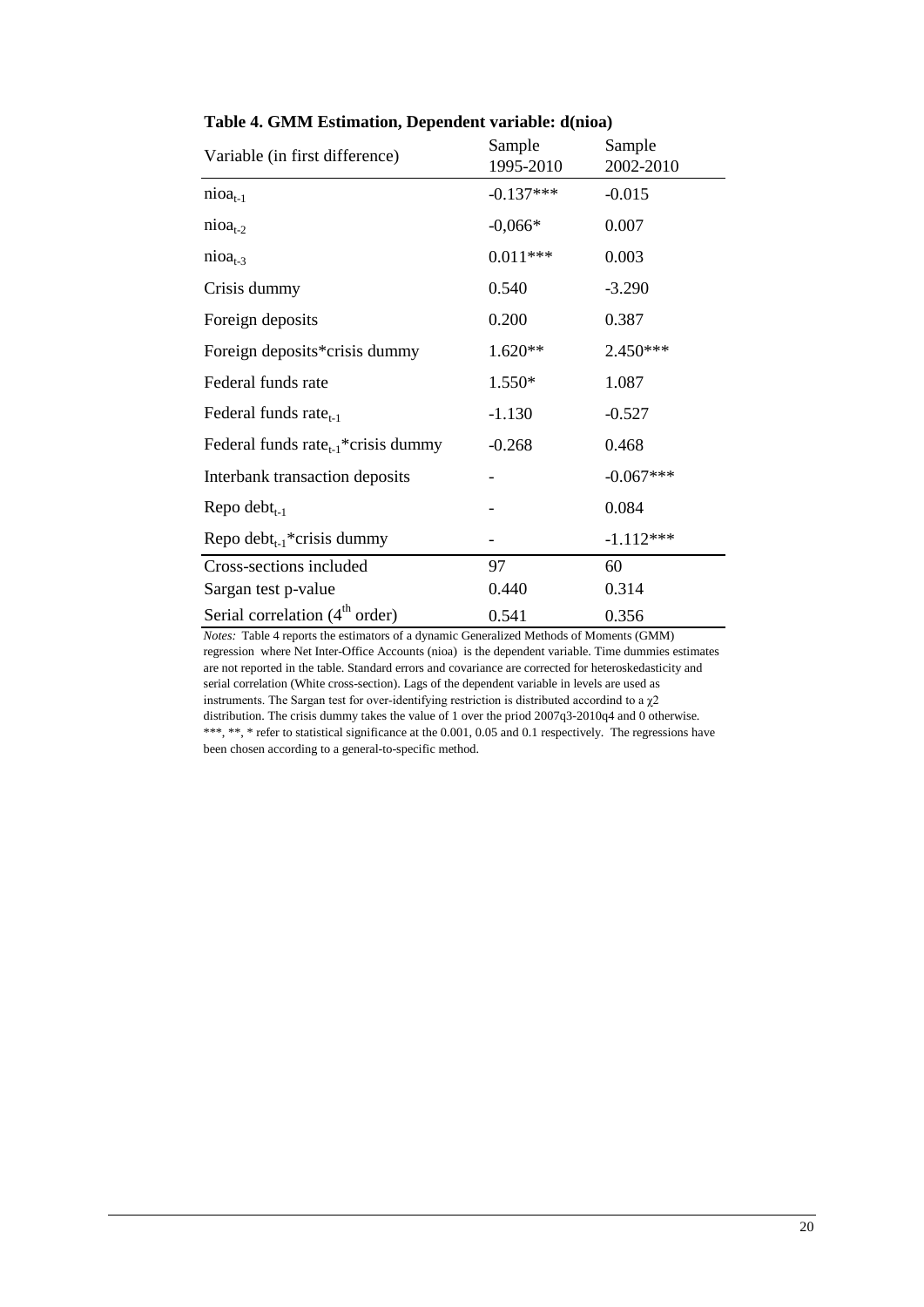|  |  | dependent variable: nioa-to-assets |
|--|--|------------------------------------|
|--|--|------------------------------------|

| Regime-dependent variable   | <b>Repo financing</b> | <b>Estimate</b> |
|-----------------------------|-----------------------|-----------------|
| Federal funds rate          | low                   | $0.116**$       |
|                             |                       | [0.049]         |
| Federal funds rate          |                       | $-0.352**$      |
|                             | high                  | [0.152]         |
| Regime-independent variable |                       | <b>Estimate</b> |
|                             |                       | $0.640***$      |
| Foreign deposits-to-assets  |                       | [0.070]         |
| <b>Threshold</b>            |                       |                 |
|                             |                       | 0.202           |

*Notes:* The table reports the estimates of a Panel Threshold regression where NIOA-to-assets is the dependent variable. In brackets White standard errors, i.e. corrected for heteroskedasticity and serial correlation (White cross-section). \*\*\*, \*\*, \* refer to statistical significance at the 0.001, 0.05 and 0.1 respectively.





*Source:* Treasury International Capital System. *Notes:* Data refers to yearly average values of gross liabilities due to foreign affiliates over the period 1998-2003.